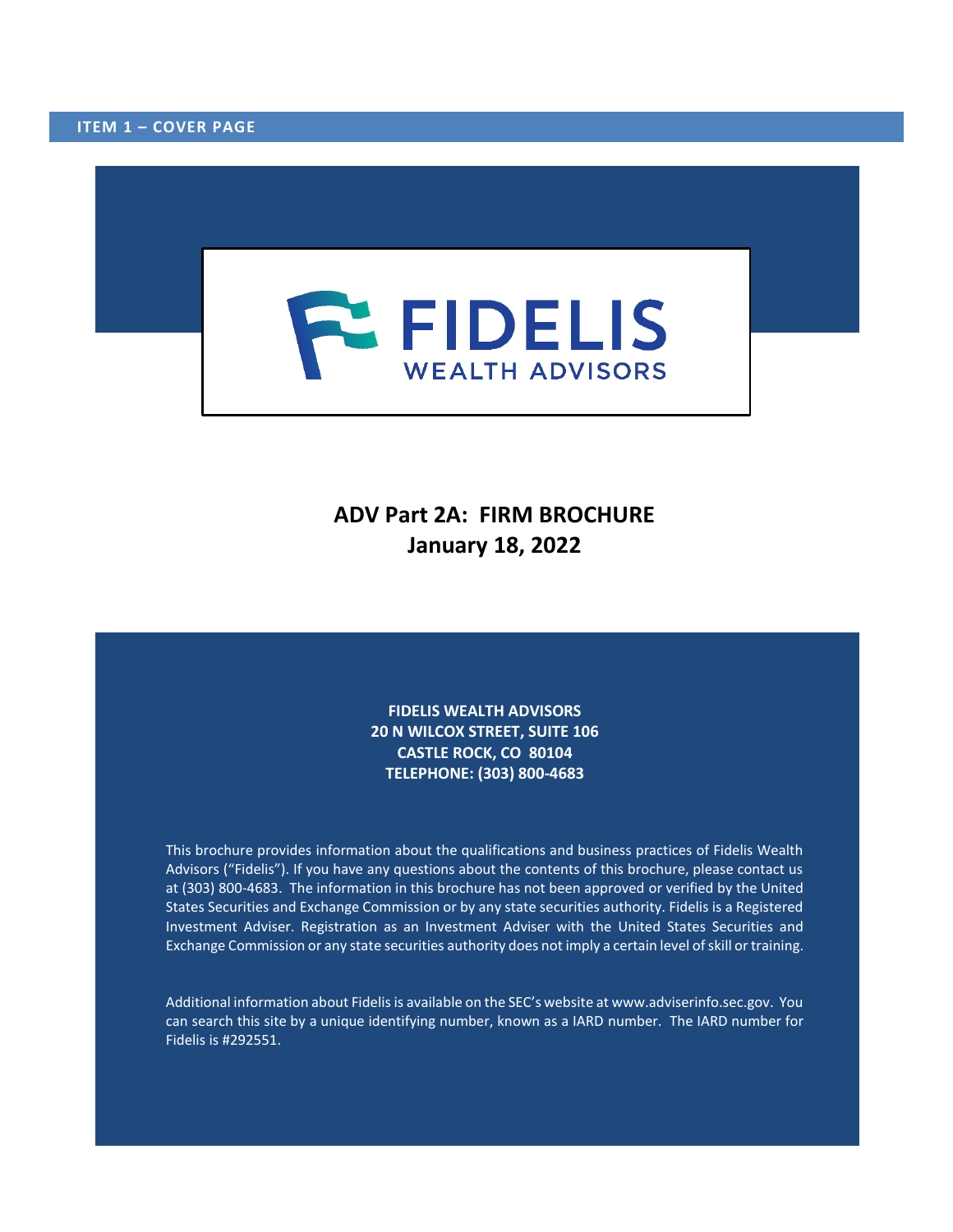# <span id="page-1-0"></span>**ITEM 2 – MATERIAL CHANGES**

# **SUMMARY OF MATERIAL CHANGES**

This section of the Brochure will address only those "material changes" that have been incorporated since our last delivery on March 12, 2021 or posting of this document on the SEC's public disclosure website (IAPD[\) www.adviserinfo.sec.gov.](http://www.adviserinfo.sec.gov/)

• Fidelis Wealth Advisors became registered with the SEC on October 22, 2021.

Currently, a free copy of our Brochure may be requested by contacting Samuel Rey Tenney, Managing Member of Fidelis Wealth Advisors, at 303-800-4683, or sam@fidelis-wealth.com.

We encourage you to read this document in its entirety.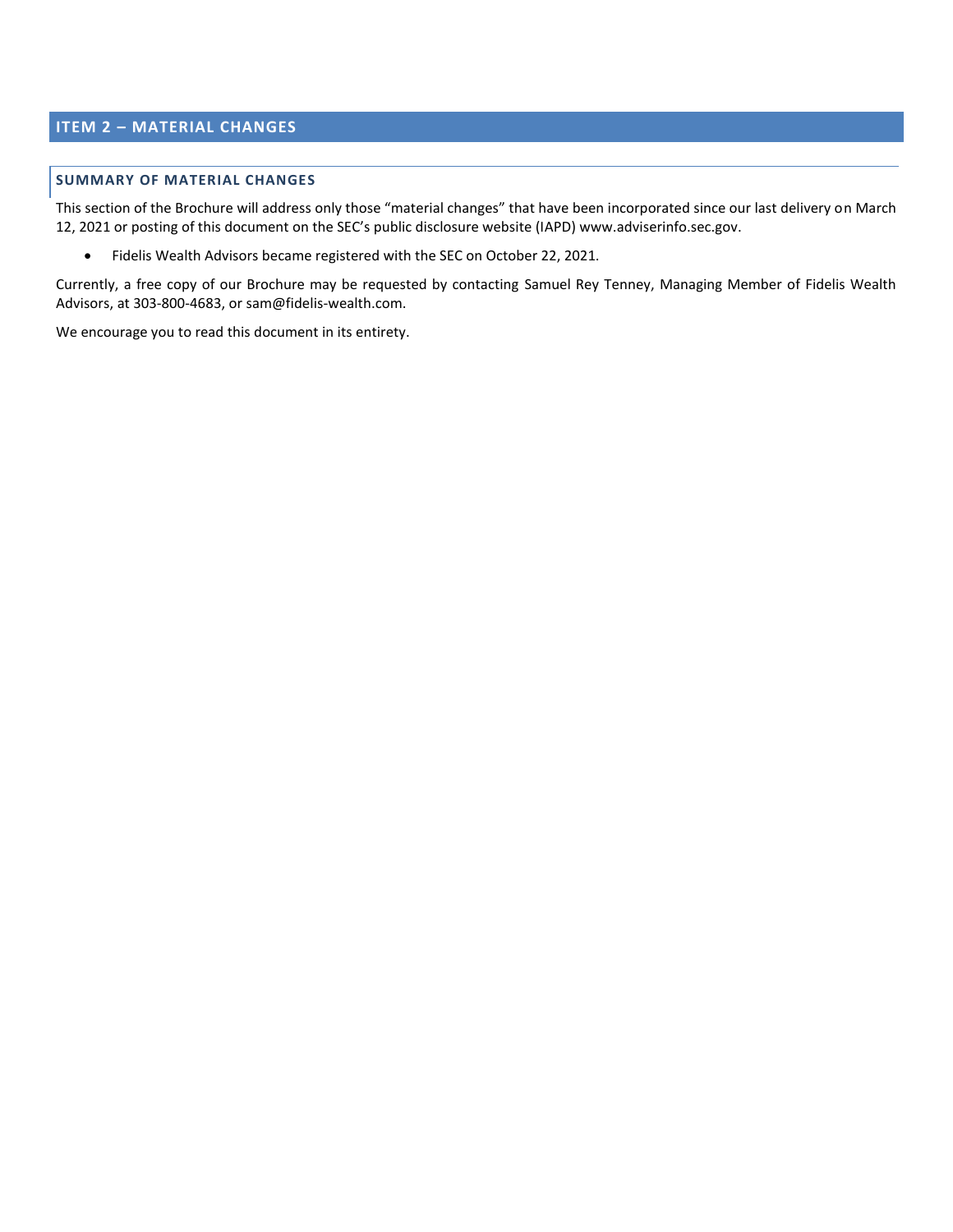<span id="page-2-0"></span>**ITEM 3 – TABLE OF CONTENTS**

| <b>ITEM 1 - COVER PAGE</b>                                                                                                                           | 1                       |
|------------------------------------------------------------------------------------------------------------------------------------------------------|-------------------------|
| <b>ITEM 2 - MATERIAL CHANGES</b><br>and the control of the control of the control of the control of the control of the control of the control of the | $\overline{\mathbf{2}}$ |
| <b>ITEM 3 - TABLE OF CONTENTS</b>                                                                                                                    | 3                       |
| <b>ITEM 4 - ADVISORY BUSINESS</b>                                                                                                                    | 4                       |
| <b>ITEM 5 - FEES AND COMPENSATION</b>                                                                                                                | 9                       |
| <b>ITEM 6 - PERFORMANCE BASED FEES AND SIDE-BY-SIDE MANAGEMENT</b>                                                                                   | <u>12</u>               |
| <b>ITEM 7 - TYPES OF CLIENTS</b>                                                                                                                     | 12                      |
| ITEM 8 - METHODS OF ANALYSIS, INVESTMENT STRATEGIES AND RISK OF LOSS                                                                                 | 12                      |
| <b>ITEM 9 - DISCIPLINARY INFORMATION</b>                                                                                                             | 15                      |
| ITEM 10 - OTHER FINANCIAL INDUSTRY ACTIVITIES AND AFFILIATIONS<br><b>ITEM 11 - CODE OF ETHICS</b>                                                    | 15                      |
|                                                                                                                                                      | 16                      |
| <b>ITEM 12 - BROKERAGE PRACTICES</b>                                                                                                                 | 17                      |
| <b>ITEM 13 - REVIEW OF ACCOUNTS</b>                                                                                                                  | 21                      |
| <b>ITEM 14 - CLIENT REFERRALS AND OTHER COMPENSATION</b>                                                                                             | 21                      |
| <b>ITEM 15 - CUSTODY</b>                                                                                                                             | 21                      |
| <b>ITEM 16 - INVESTMENT DISCRETION</b>                                                                                                               | 22                      |
| <b>ITEM 17 - VOTING YOUR SECURITIES</b>                                                                                                              | 22                      |
| <b>ITEM 18 - FINANCIAL INFORMATION</b>                                                                                                               | 22                      |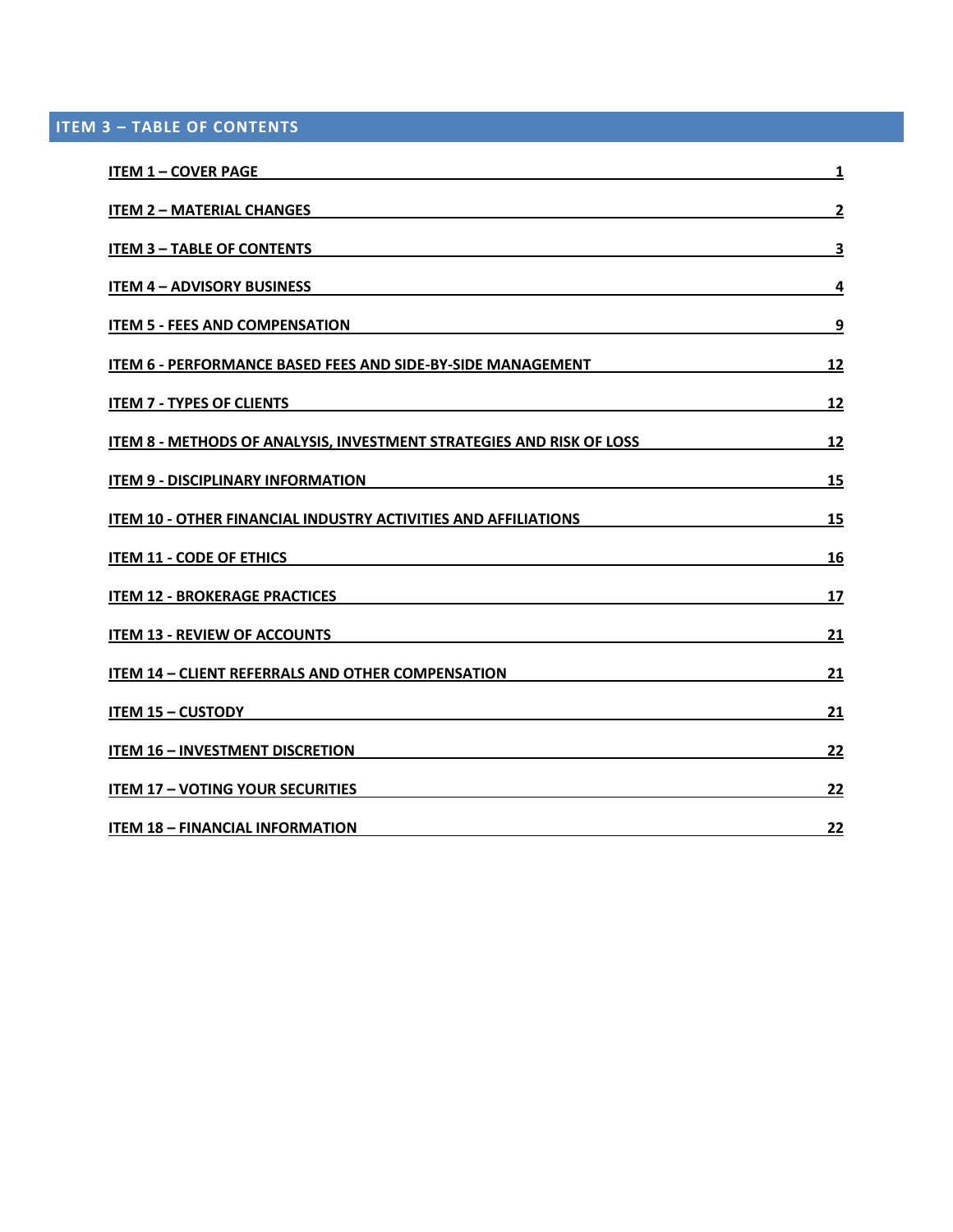## <span id="page-3-0"></span>**ITEM 4 – ADVISORY BUSINESS**

This Disclosure document is being offered to you by Fidelis Wealth Advisors, LLC ("Fidelis" or "Firm") about the investment advisory services we provide. It discloses information about our services and the way those services are made available to you, the client.

Fidelis is an investment management firm located in Castle Rock, Colorado. Fidelis Wealth Advisors' services include investment management, financial planning and consulting services. We specialize in investment advisory services for individuals, high net worth individuals, pension and profit sharing plans, employee sponsored retirement plans, charitable organizations, trusts, estates, and corporations. Our Firm became a registered investment adviser in May 2018. Samuel Rey Tenney is the Managing Member and Chief Compliance Officer of Fidelis Wealth Advisors and owns 90% of the firm. 4% is owned by each of two individual trusts. The remaining 2% is owned by Teutates Financial, LLC a single member LLC owned by Lorie Jones.

We are committed to helping clients build, manage and preserve their wealth, and to provide assistance that helps clients to achieve their stated financial goals. We will offer an initial complimentary meeting upon our discretion; however, investment advisory services are initiated only after you and Fidelis execute an Investment Management Agreement.

## **INVESTMENT AND WEALTH MANAGEMENT SERVICES**

We manage advisory accounts on a discretionary and non-discretionary basis. For discretionary accounts, once we have determined a profile and investment plan with a client, we will execute the day to day transactions without seeking prior client consent. Account supervision is guided by the written profile and investment plan of the client. We will accept accounts with certain restrictions, if circumstances warrant. We primarily allocate client assets among various equities, bonds and other fixed income securities, along with exchange traded funds, cash, unit investment trusts and no-load funds and/or load-waived funds (front-end commissions will not be charged) in accordance with their stated investment objectives. All of which are considered asset allocation categories for the client's investment strategy.

Each portfolio will be initially designed to meet a particular investment goal which Fidelis Wealth Advisors has determined to be appropriate to the client's circumstances. Once the appropriate portfolio has been determined, we will review the portfolio and rebalance the account based upon our client's individual needs, stated goals and objectives. Fidelis Wealth Advisors' strategy, generally, will be to seek to meet client investment objectives while providing clients with access to personal advisory services. Fidelis Wealth Advisors may also provide advice about any type of legacy position or other investment held in client portfolios. It is the client's obligation to notify us immediately if circumstances have changed with respect to their goals.

Once we have determined the types of investments to be included in your portfolio and allocated them, we will provide ongoing investment review and management services. This approach requires us to periodically review your portfolio.

With our discretionary relationship, we will make changes to the portfolio, as we deem appropriate, to meet your financial objectives. We trade these portfolios based on the combination of our market views and your objectives, using our investment process. We tailor our advisory services to meet the needs of our clients and seek to ensure that your portfolio is managed in a manner consistent with those needs and objectives. You will have the ability to leave standing instructions with us to refrain from investing in particular industries or invest in limited amounts of securities.

If a non-discretionary relationship is in place, calls will be placed presenting the recommendation made and only upon your authorization will any action be taken on your behalf.

You may make requests or make suggestions regarding the investments made in your portfolio. Restrictions on trading which, in our opinion, are not in your best interest cannot be honored and if forced may result in the termination of our agreement.

In all cases, you have a direct and beneficial interest in your securities, rather than an undivided interest in a pool of securities. We do have limited authority to direct the Custodian to deduct our investment advisory fees from your accounts, but only with the appropriate written authorization from you.

Retirement Plans (ERISA), depending on the type of plan and how it is arranged, Fidelis Wealth Advisors may or may not have discretionary control of retirement plans' assets or their accounts and it is clearly set forth in the plan agreement.

Where appropriate, we provide advice about any type of legacy position held in client portfolios. Typically, these are assets that are ineligible to be custodied at our primary custodian. Clients will engage us to advise on certain investment products that are not maintained at their primary custodian, such as variable life insurance, annuity contracts, and assets held in employer sponsored retirement plans and qualified tuition plans (i.e., 529 plans).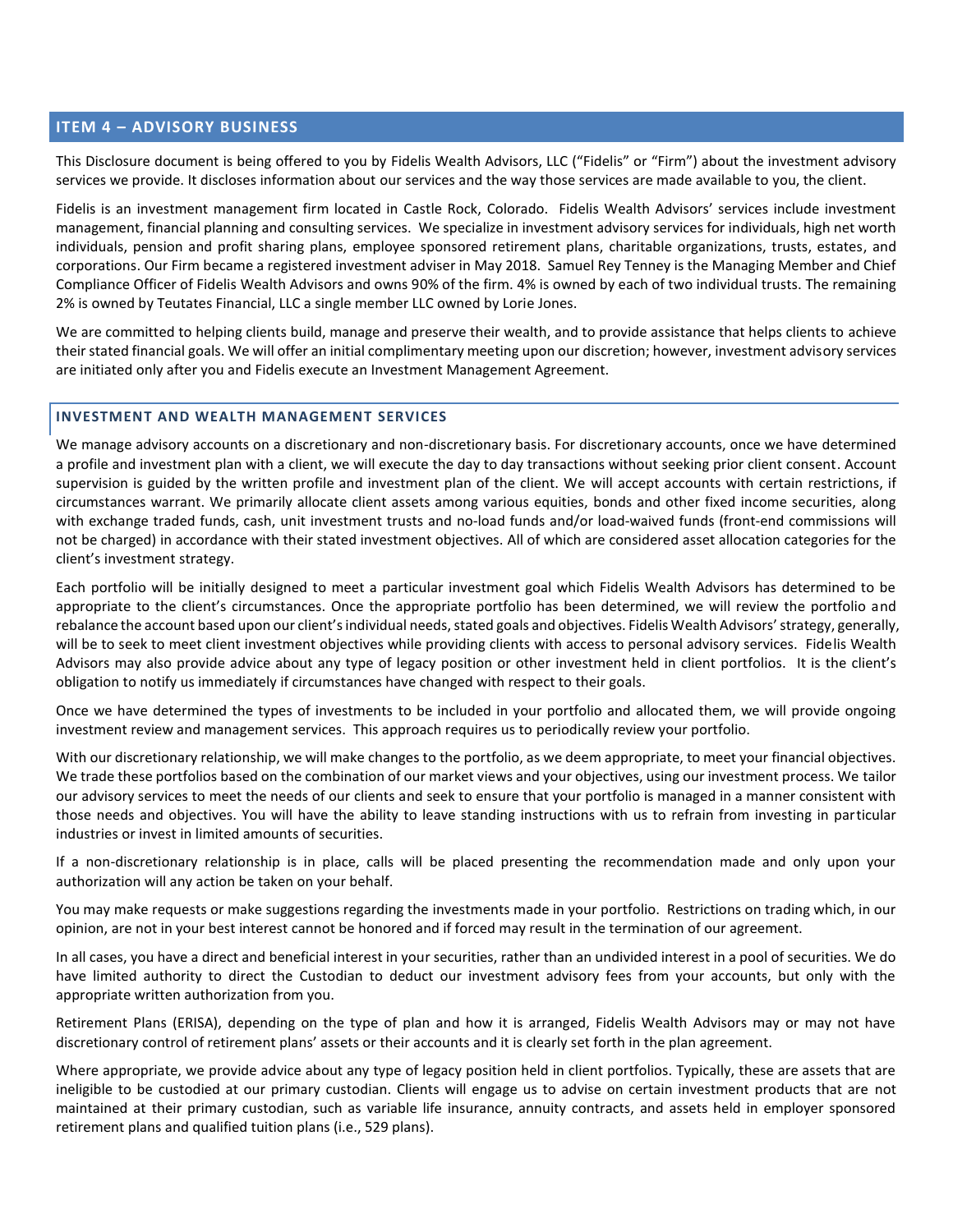You are advised and are expected to understand that our past performance is not a guarantee of future results. Certain market and economic risks exist that adversely affect an account's performance. This could result in capital losses in your account.

# **FINANCIAL PLANNING SERVICES**

Fidelis Wealth Advisors offers a broad range of financial planning and consulting services for our clients. Planning services can be provided on a stand-alone basis, or in conjunction with our investment management services.

Financial Planning includes, in all or part, but is not limited to, the preparation of a financial plan for an investment advisory client which may include reviews and recommendations on any or all of the following areas depending on the Client's circumstances:

- Investment Planning
- Investment Policy Statements
- Portfolio Review and Evaluation
- Budgeting and Cash Flow Planning
- Debt Management
- Capital Needs Analysis (Goal Funding)
- Risk Management/Insurance Analysis
- Employee Benefits
- Tax Management & Planning
- Trust and Estate Planning
- Charitable Giving
- **Education Planning**
- Social Security
- Retirement Planning
- Specific product due diligence (such as Real Estate Investment Trusts REIT's or Deleware Statutory Trusts DST's)

Financial planning services can vary and is customized depending on each client's complexity and circumstances. The financial planning services will be defined and agreed upon by both parties in advance. For example, a client's not using Fidelis Wealth Advisors investment management services may request a comprehensive financial plan, or certain components of our planning services.

The amount of time it could take to provide each of the financial planning services will depend on the client's unique circumstances and will vary from client to client. Our services are customized based on what a client may request. In addition, the amount of time it takes to provide these services is dependent on the quality and scope of the information that is provided by the client to the advisor. A comprehensive financial plan based on the process below generally takes between 20 to 30 hours.

- 1) **ESTABLISH/DEFINE RELATIONSHIP WITH CLIENT** This includes meeting with clients to discuss Fidelis Wealth Advisors' service offerings. We will also spend time learning about the Client's situation, goals, objectives, attitudes and values and overall satisfaction with the Client's current financial situation. Fidelis Wealth Advisors may use risk tolerance software (Riskalyze) to gauge client risk tolerance.
- 2) **ATA GATHERING** Fidelis Wealth Advisors will work with the Client to collect necessary data regarding multiple aspects of a Client's financial situation and, where applicable, confer with outside financial professionals with whom the Client may be working.

## **3) ANALYZE CLIENT SITUATION AND DEVELOP INITIAL RECOMMENDATIONS**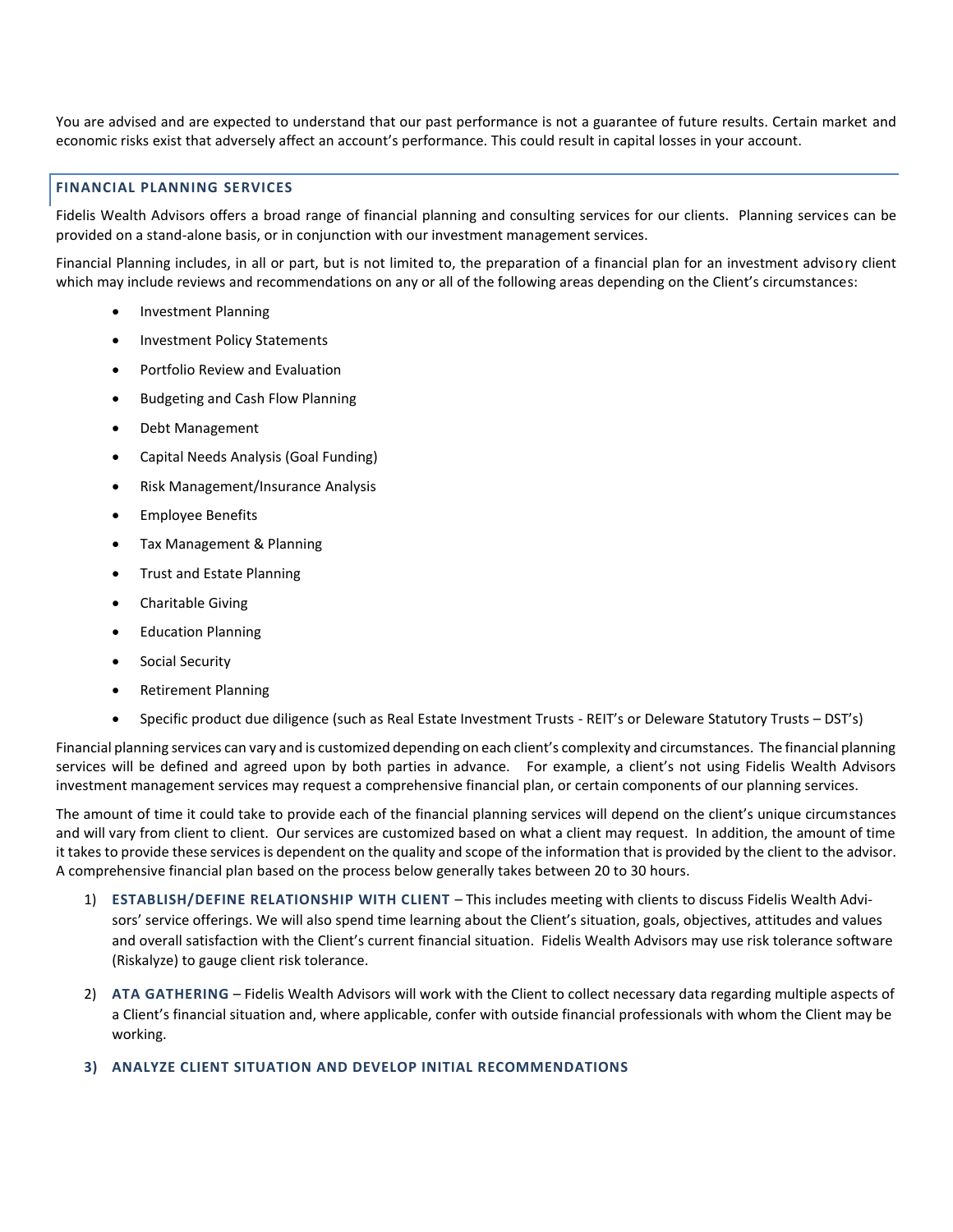- **a.** *Budgeting and Cash Flow Planning* We will review income and expenses. We work with the Client to establish a view of both their current and future cash in and out flows to help see where adjustments and saving need to be made. We will address any concerns the Client may have currently or that we may foresee occurring in the future.
- **b.** *Portfolio review and evaluation* After completing a risk tolerance questionnaire with the Client, we ensure investment accounts are properly diversified, in line with stated goals and objectives, and risk assumed is in line with Client's objectives and comfort level. We review fees to verify fees being charged are not excessive, review tax consequences of overall portfolio structure and of specific transactions. We will review stock options (where applicable). We may make recommendations to rebalance employer sponsored retirement programs (where applicable).
- **c.** *Insurance analysis* We will review insurance policies in force, including life, disability, property and casualty, and longterm care for needs and coverage gaps.
- **d.** *Employee benefits review* -- We review the Client's benefits package to ensure they are taking full advantage of offerings available (where applicable).
- **e.** *Tax management* Review of Client's tax returns and coordinate with Client's CPA or Tax advisor to integrate tax planning with their overall financial plan and investment strategies. We also conduct analysis to coordinate tax efficient withdrawal strategies in retirement. We do not prepare taxes.
- **f.** *Estate plan review* We review documents currently in place and make recommendations for the need to complete or revise missing or outdated documents in with Client's legal professional.
- **g.** *Charitable giving* In cases where the Client has charitable intentions, we will review and provide charitable planning strategies. We will work with the Client's legal professionals and/or CPA to implement the strategies the client elects to adopt.
- **h.** *Social Security analysis* We analyze the optimal time for each spouse to begin benefits, in coordination with other retirement income sources.
- **i.** *Pension/Annuity analysis* (if applicable) We help determine the appropriate timing to begin receiving withdrawals, and appropriate method for taking withdrawals.
- **j.** *Retirement Planning* We work together to craft a strategy to help the Clients move toward their retirement goals. We conduct retirement cash flow planning. We determine a tax efficient withdrawal sequence. We review the feasibility of Roth IRA conversions.
- **k.** *Testing Variables* We stress test the Client's situation against potential future events (e.g., a long-term care need, increase in expenses, increase in inflation, portfolio returns)

## **4) INITIAL RECOMMENDATION PRESENTATION**

- a. We present our initial findings to client and discuss the findings.
- b. We prepare custom scenarios a client may request (for example, wanting to retire early or purchase a vacation home.

## **5) IMPLEMENTATION OF FINANCIAL PLANNING RECOMMENDATIONS**

- a. We work with clients to prioritize recommendations and put the recommendations into place. This may involve making a recommendation to an outside financial professional such as an attorney, accountant, or insurance agent.
- b. We will meet with the outside financial professional along with the Client if a more advanced strategy is being contemplated (such as substantial gifting)

# **6) MONITOR AND REVIEW**

- a. Monitor cash flow income, expenses, and spending if requested by the Client.
- b. Provide an annual review of tax returns and update Client information. We discuss any questions we may have regarding their tax situation.
- c. Provide investment account monitoring/rebalancing/suggestions for tax efficiency,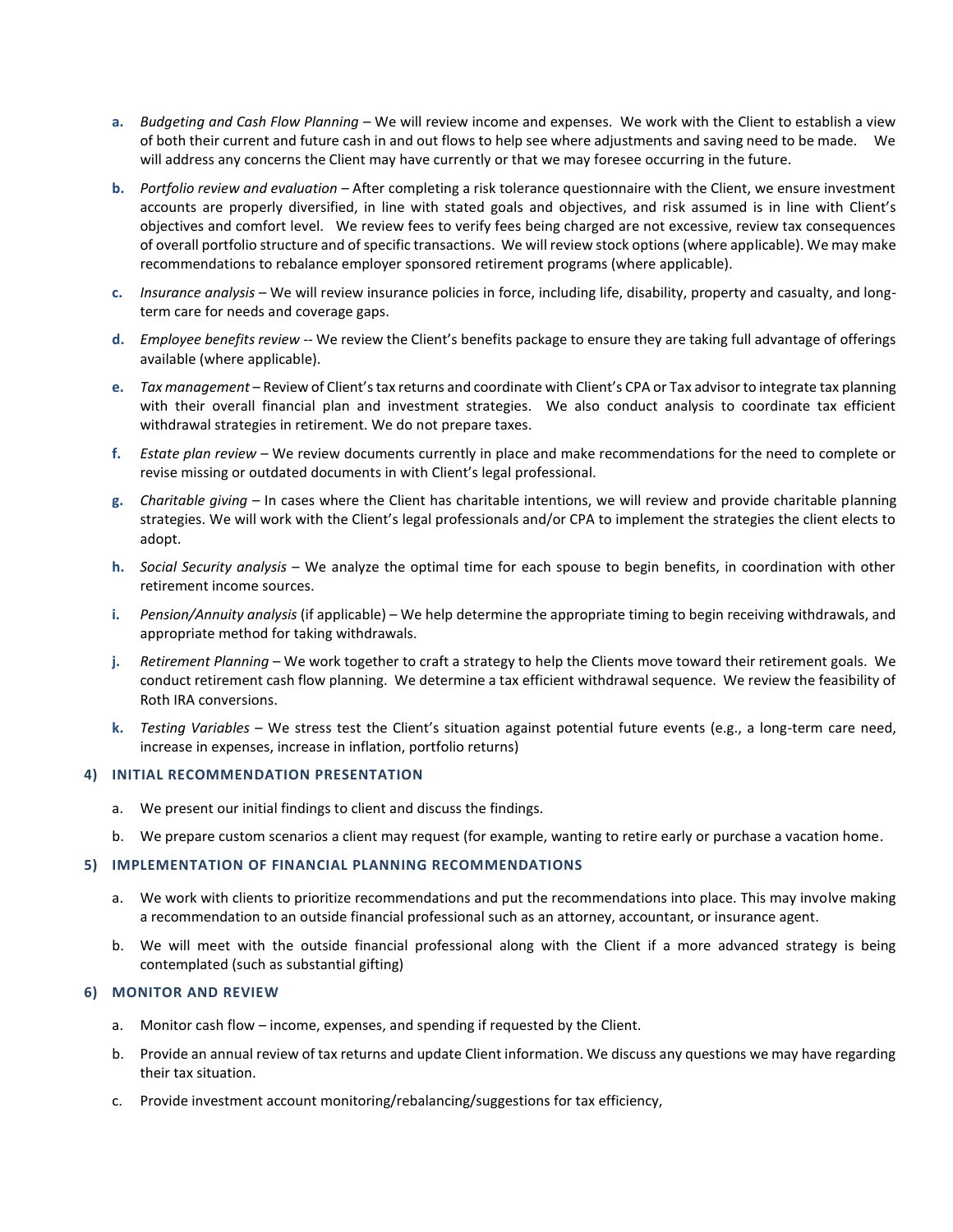- d. Consult when new financial situations arise. This may include new investment opportunities; new major purchases; changes to insurance; modifications to estate plan; or new desires for gifting.
- e. We will meet with clients either in person, web meeting or conference call as needed.

Clients always have the right to decide whether to engage the firm for financial planning services. Clients are encouraged to review their plans on a regular basis.

Fidelis Wealth Advisors has a conflict of interest because it offers both financial planning and investment management services. When providing financial planning services, Fidelis Wealth Advisors has an incentive to recommend itself for investment management services as Fidelis Wealth advisors receives additional compensation. Fidelis mitigates this conflict of interest by disclosing this conflict to you and disclosing that client always have the right to decide whether to engage Fidelis Wealth Advisors for Investment Management Services. Our fiduciary obligation is to always act and recommend in the clients' best interest.

## **RETIREMENT PLAN ADVISORY & CONSULTING SERVICES**

The Retirement Plan Advisory Services we offer help employer plan sponsors to establish, monitor and review their company's retirement plan. As the needs of the plan sponsor dictate, areas of advising could include investment selection and monitoring plan structure and participant education.

Our firm provides its advisory services as an investment advisor as defined under Section 3(21) and Section 3(38) of the Employee Retirement Income Security Act of 1974, as amended ("ERISA"). We offer investment management of 401(k) accounts, profit sharing plans and defined contribution plans on a Plan level by managing the investment line-up making changes as necessary. Our firm will establish the plan's needs and objectives through an initial meeting to collect data, review plan information and assist in developing or updating the plan's provision. Ongoing services may include recommendations regarding the selection and review of unaffiliated mutual funds that, in the Firm's judgment, are suitable for plan assets to be invested. We periodically review the investment options selected and make recommendations to keep or replace plans investment options as appropriate.

For employer-sponsored retirement plans, we provide advisory services as an investment advisor as defined under Section 3(38) of the Employee Retirement Income Security Act of 1974, as amended ("ERISA").

When serving as an ERISA 3(38) investment manager, the plan sponsor is relieved of all fiduciary responsibility for the investment decisions made by our firm. We are the discretionary investment manager in accordance with the terms of a separate ERISA 3(38) Investment Management Agreement between our firm and the plan sponsor. Our investment management is limited in that it has the discretion solely to replace funds in plan fund lineups and initiate the transfer of existing balances to the replacements without prior approval from the client.

Additionally, our firm offers Retirement Plan Consulting Services to our Plan Sponsors. Our Firm may assist the Plan Sponsor by acting as a service provider liaison, providing participant enrollment meetings, and assisting with participant education. While the primary clients for these services will be pension, profit sharing and 401(k) plans, we offer these services, where appropriate, to individuals and trusts and organizations. Pension Consulting Services are comprised of four distinct services. Clients may choose to use any or all of these services.

- **SELECTION OF INVESTMENT VEHICLES** We assist plan sponsors in constructing appropriate asset allocation models. We will then review various mutual funds (both index and managed) to determine which investments are appropriate. The number of investments to be recommended will be determined by the client.
- **MONITORING OF INVESTMENT PERFORMANCE** We monitor client investments continually, based on the procedures and timing intervals detailed in the Investment Policy Statement. Although our firm is not involved in any way in the purchase or sale of these investments, we supervise the client's portfolio and will make recommendations to the client as market factors and the client's needs dictate.
- **PARTICIPANT ENROLLMENT** We will assist Plan Sponsor in enrolling Plan participants in the Plan, including conducting an agreed upon number of enrollment meetings. As part of such meetings, we will provide participants with information about the Plan, which may include information on the benefits of Plan participation, the benefits of increasing Plan contributions, the impact of preretirement withdrawals on retirement income, the terms of the Plan, and the operation of the Plan.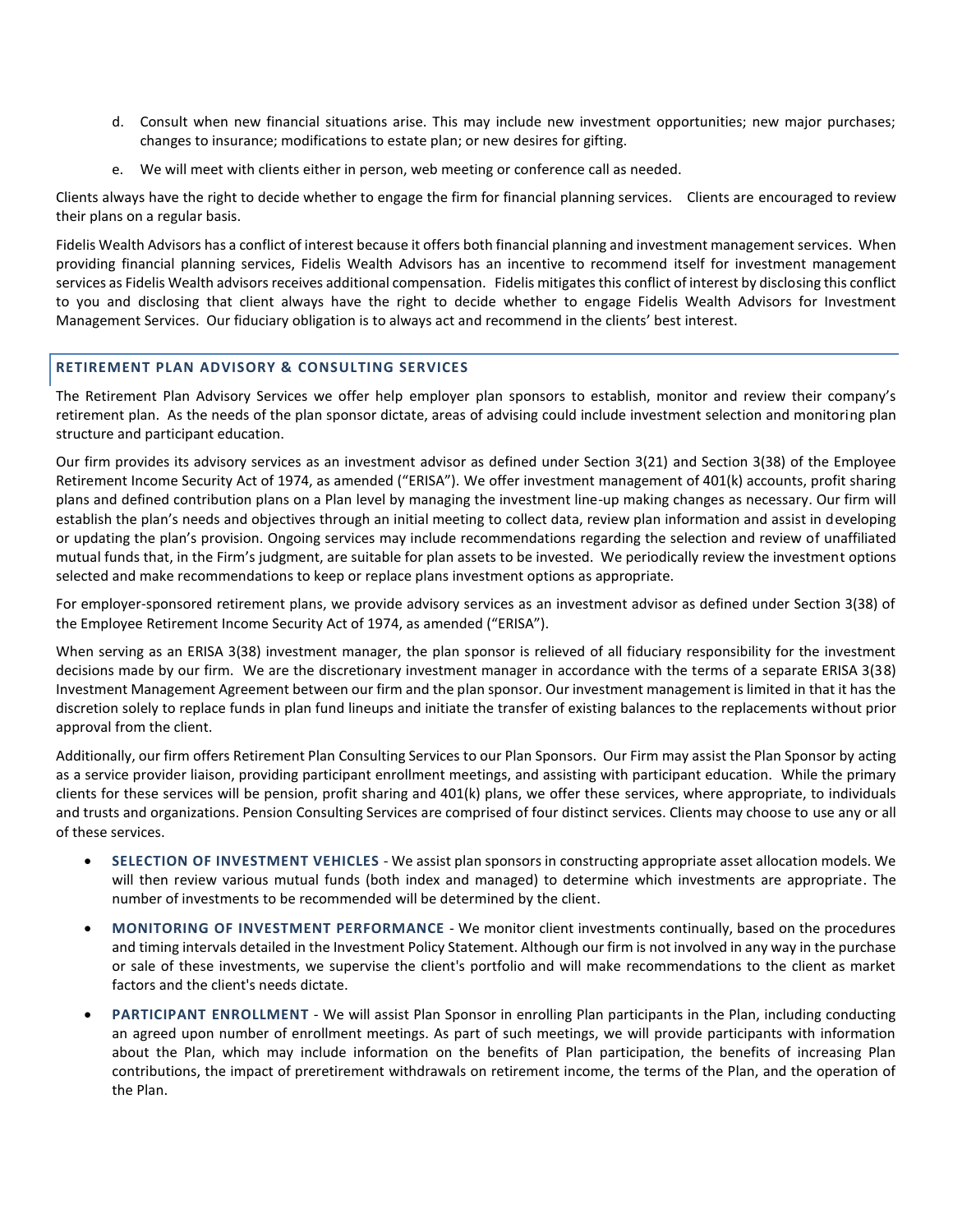- **PLAN EDUCATION** We will assist participant education, which may include preparation of education materials and/or conducting investment education seminars and meeting for Plan Participants. Such meetings may be on a group and/or individual basis. Such meetings shall not include specific investment advice about investment options under the Plan as being appropriate for a particular participant, but may include the use of education investment models.
- Plan participants have the ability to exercise control over the assets in their account, and we have no authority or discretion to direct the investment of assets of any participant's account under the Retirement Plan Consulting services offered by our firm.
- **ADDITIONAL INFORMATION CONCERNING PENSION & RETIREMENT PLAN CONSULTING** All pension consulting services shall be in compliance with applicable State rules and statutes and/or the Investment Advisers Act of 1940, rules and regulations thereunder regulating the services provided by this Agreement. This section applies to an Account that is a pension or other employee benefit plan (a "Plan") governed by the Employee Retirement Income Security Act of 1974, as amended ("ERISA"). If the Account is part of a Plan and we accept appointments to provide advisory services to such Account, Adviser acknowledges that it is a fiduciary within the meaning of Section 3(21) of ERISA (but only with respect to the provision of services described in section 1 of this agreement). Client represents that (i) Adviser's appointment and services are consistent with the Plan documents, (ii) Client has furnished Adviser true and complete copies of all documents establishing and governing the Plan and evidencing your authority to retain Adviser. Client further represents that he/she/it will promptly furnish Adviser with any amendments to the Plan, and Client agrees that, if any amendment affects our rights or obligations, such amendment will be binding on Adviser only with our prior written consent. If the Account contains only a part of the assets of the Plan, Client understand that Adviser will have no responsibilities for the diversification of all the Plan's investments, and Adviser will have no duty, responsibility or liability for the assets that are not in the account. If ERISA or other applicable law requires bonding with respect to the assets in the account, Client will obtain and maintain at his/her/its expense bonding that satisfies this requirement and covers Adviser and any of our affiliates.

We are fiduciaries under the Investment Advisers Act of 1940 and when we provide investment advice to you regarding your retirement plan account or individual retirement account, we are also fiduciaries within the meaning of Title I of the Employee Retirement Income Security Act and/or the Internal Revenue Code, as appli‐ cable, which are laws governing retirement accounts. We have to act in your best interest and not put our inter‐ est ahead of yours. At the same time, the way we make money creates some conflicts with your interests.

# **CONSULTING SERVICES**

Fidelis Wealth Advisors provides a wide array of customized consulting services which may vary greatly in depth and scope and may be offered in a variety of different situations or circumstances that relate to your financial picture. We may consult with you regarding topics that are not covered under our general financial planning services or may not rise to the level of financial planning in the extent of data-gathering and breadth and depth of recommendations. We may consult on such items as a real estate purchase, a sale analysis or review of a financial account. Financial accounts may be accounts that are held at other firms or qualified retirement accounts held through the Client's employer. The scope and cost of our consulting services are defined in writing prior to the engagement, and will depend on the complexity of the situation. Consulting services will be offered to any client who the advisor deems to have circumstances that could be aided by our consulting services. Some factors in this determination may be the advisor's experience and level of expertise with the situation. Clients always have the right to decide whether to engage the firm for consulting services.

# **THIRD PARTY MONEY MANAGERS**

Occasionally our firm utilizes the sub-advisory services of a TPMM for the management of client accounts. . Sub-advisors are utilized by Fidelis to offer funds to clients managed to a specific investment objective. The client will not engage the subadvisor directly; the client's advisory relationship remains with Fidelis Wealth Advisors as set forth in the client's Investment Advisory Agreement. Our firm will not offer advice on any specific securities or other investments in connection with this service. Prior to utilizing sub-advisors for our clients, our firm will provide initial due diligence on third party money managers and ongoing reviews of their management of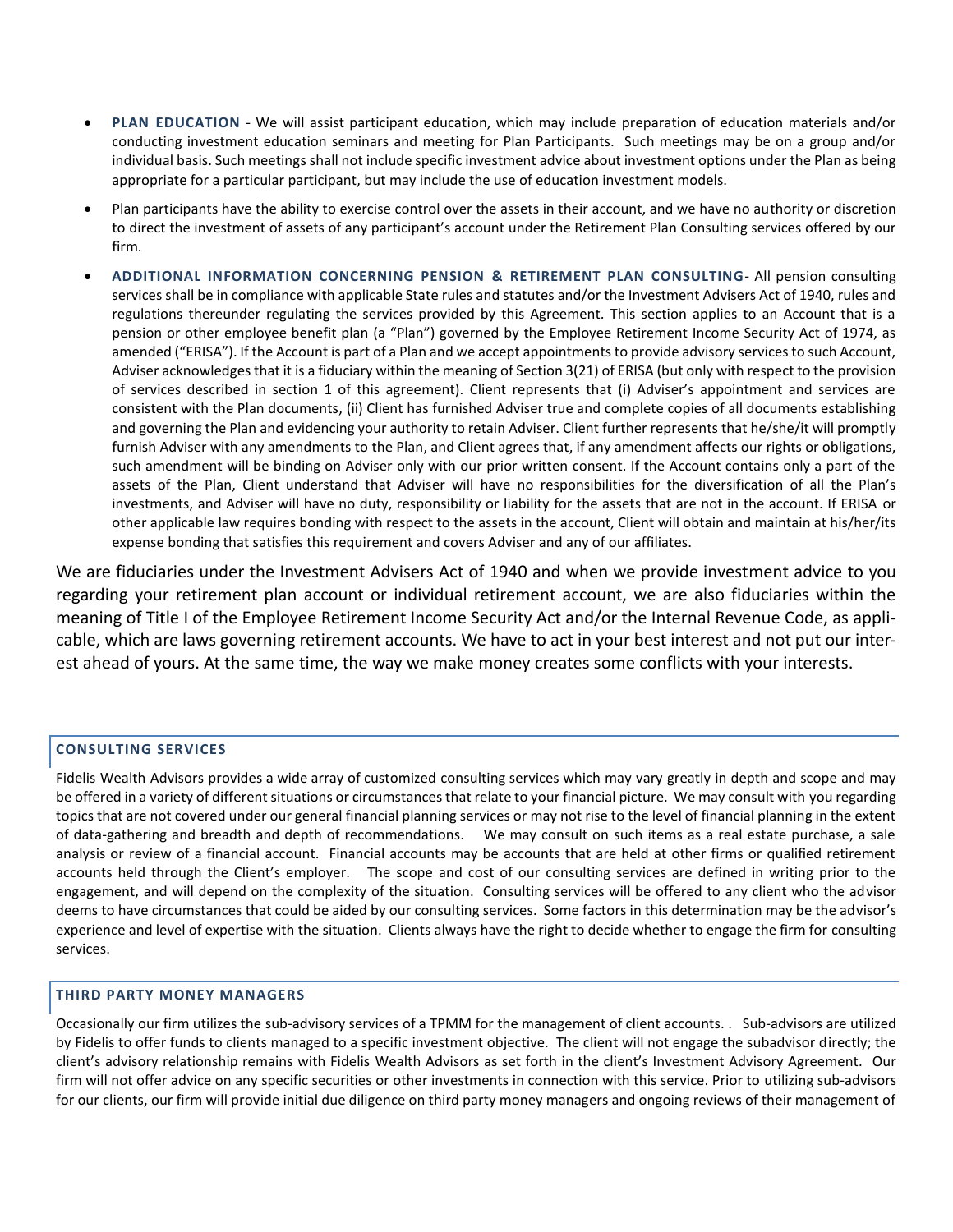client accounts. In order to assist in the selection of a TPMM, our firm will gather client information pertaining to financial situation, investment objectives, and reasonable restrictions to be imposed upon the management of the account.

Our firm will periodically review third party money manager reports provided to the client at least annually. Our firm will contact clients from time to time in order to review their financial situation and objectives; communicate information to third party money managers as warranted; and, assist the client in understanding and evaluating the services provided by the TPMM. Clients will be expected to notify our firm of any changes in their financial situation, investment objectives, or account restrictions that could affect their financial standing.

Our firm takes actions on behalf of the client to hire or fire money managers used in the implementation of a client's investment plan and execution of the Advisory Agreement with our Firm. Therefore, the firm has the discretionary authority to hire or fire the manager or to allocate assets among managers without obtaining the Client's consent.

## **WRAP FEE PROGRAM**

We do not participate in a Wrap Fee Program.

# **ASSETS**

Fidelis Wealth Advisors, as of December 31, 2021 has \$91,055,290 in discretionary reportable assets under management and \$24,295,582 in non‐discretionary reportable assets under management for a total of \$115,350,872 in assets under management.

# <span id="page-8-0"></span>**ITEM 5 - FEES AND COMPENSATION**

## **INVESTMENT MANAGEMENT FEES AND COMPENSATION**

Our Firm charges a fee as compensation for providing Investment Management services on your account. These services include advisory services, trade entry, investment supervision, and other account maintenance activities. Our custodian charges transaction costs, custodial fees, redemption fees, retirement plan and administrative fees or commissions.

Fidelis Wealth Advisors investment management fees are generally calculated and payable quarterly in advance based on the value as of the last business day of the prior quarter, with payment due within 10 days from the date of the invoice. Some contracts charge in arrears, that is, at the end of the billing cycle as of the last day of the quarter. Our fee is determined by taking the percentage rate we charge, divided by four, times the market value of the account. The market value is the sum of the values of all assets in the account. In cases where there are partial periods at the commencement or termination of our agreement, fees will be billed or refunded on a pro-rated basis based on the number of days services were provided in the quarter. Quarterly fee adjustments for additional assets received into the account during a quarter or for partial withdrawals will also be provided on the above pro rata basis.

If there is insufficient cash in your account to pay your fees, securities in your portfolio may be sold to pay our fee. In addition to our fees, there may be custodial, mutual fund, 12b-1 fee or similar third party management fees and charges.

Our maximum investment advisory fee is 1.25%, or we may negotiate a lower advisory fee. The specific advisory fees are set forth in your Investment Advisory Agreement. Fees may vary based on the size of the account, complexity of the portfolio, extent of activity in the account, or other reasons agreed upon by us and you as the client. In certain circumstances, our fees and the timing of the fee payments may be negotiated. Our employees and their family related accounts are charged a reduced fee for our services.

We do not charge additional fees to work with your attorney and/or accountant. Our fee includes the time and activities necessary to work with your attorney and/or accountant in reaching agreement on solutions, as well as assisting them in implementation of all appropriate documents. We are not responsible for attorney or accounting fees charged to you as a result of the above activities.

If the Client has outside accounts, variable annuities or REITS that will be reported through Tamarac for performance purposes, a quarterly fee for assets held with an outside custodian of \$25 will be charged on each account. Fee charged quarterly in Advance.

Unless otherwise instructed by the Client, we will aggregate related client accounts for the purposes of determining the account size and annualized fee. The common practice is often referred to as "house-holding" portfolios for fee purposes and may result in lower fees than if fees were calculated on portfolios separately. Our method of house-holding accounts for fee purposes looks at the overall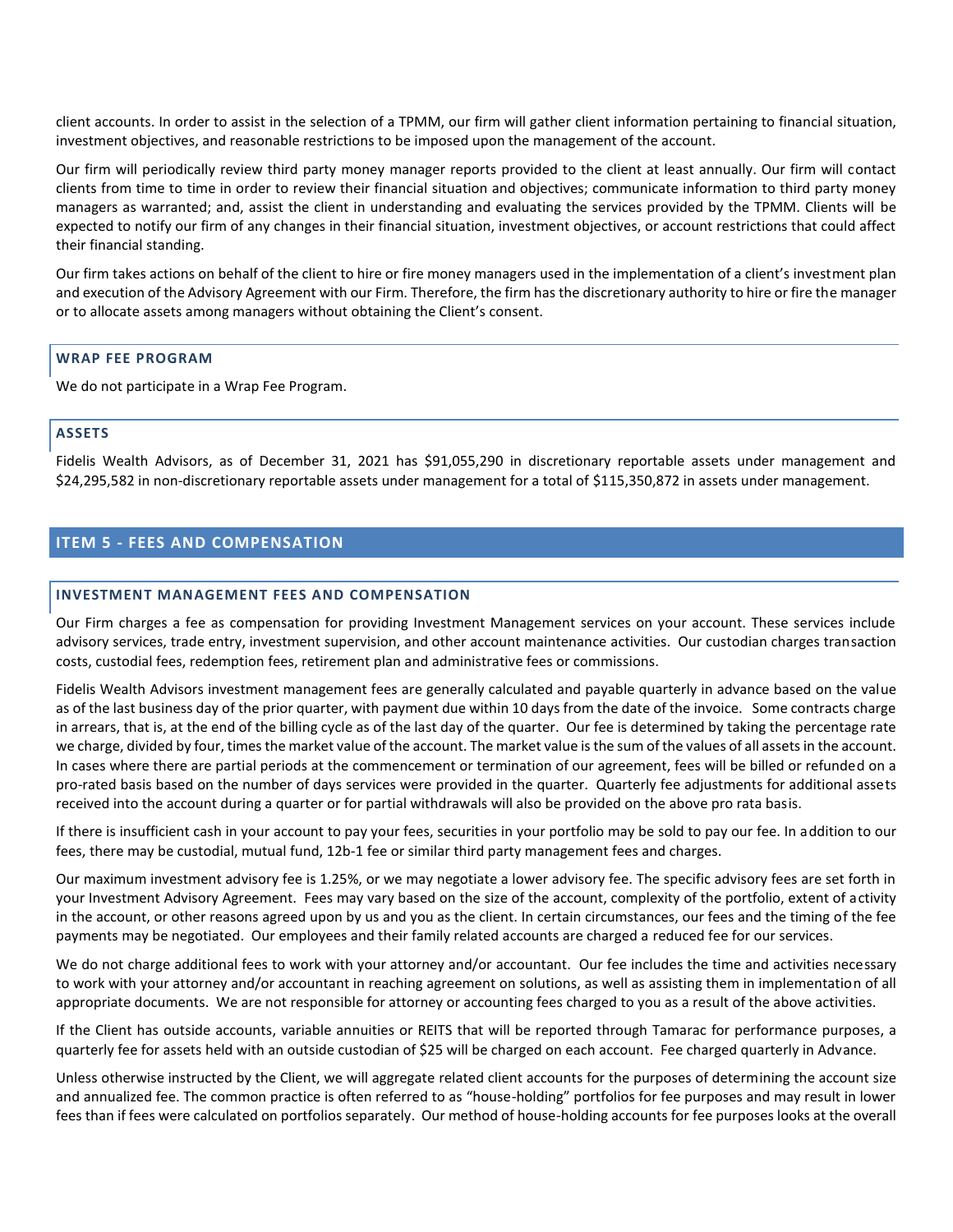family dynamic and relationship. When applicable, and noted in Appendix A of the Investment Management Agreement, legacy positions will also be excluded from the fee calculation.

The independent and qualified custodian holding your funds and securities will debit your account directly for the advisory fee and pay that fee to us. You will provide written authorization permitting the fees to be paid directly from your account held by the qualified custodian. Further, the qualified custodian agrees to deliver an account statement to you on a quarterly basis indicating all the amounts deducted from the account including our advisory fees.

Either Fidelis or you may terminate the management agreement immediately upon written notice to the other party. The management fee will be pro-rated to the date of termination, for the quarter in which the cancellation notice was given and the unearned fee refunded to your account. Full refunds will only be made in cases where cancellation occurs within five (5) business days of signing the Advisor's investment advisory agreement. After five (5) business days, clients will receive pro-rata refunds, which take into account work completed by the Advisor on behalf of the client.

Upon termination, you are responsible for monitoring the securities in your account, and we will have no further obligation to act or advise with respect to those assets. In the event of client's death or disability, Fidelis will continue management of the account until we are notified of client's death or disability and given alternative instructions by an authorized party.

# **FINANCIAL PLANNING FEES**

Fees for financial planning services are generally charged \$2,500 - \$3,000 for a comprehensive financial plan. Where a client has unique circumstances with additional scope and complexity which may include items such as trusts or outside business entities, additional fees will be charged (with a maximum fee of \$25,000). These arrangements will be defined and agreed upon by both parties via the financial planning agreement. The fees are negotiable. For clients who also engage Fidelis Wealth Advisors for investment management services, we may waive or offset all or a portion of its fees for the financial planning and/or consulting services.

Fidelis Wealth Advisors does not require a retainer for this service. Financial planning services are billed one-half (1/2) up front and the remainder due within thirty (30) days of the initial financial plan being delivered. Annual updates of the financial plan will be billed quarterly in arrears. Financial Planning fees may be paid by personal check or the client may elect by written authorization to have their fee automatically debited from investment management non-qualified accounts approved for such fee debit payments. In all instances, Fidelis Wealth Advisors will send the client a written invoice including the fee, the formula used to calculate the fee(s) and the time period covered by the fee(s), and if applicable, the amount of assets on which the fee was based.

We will not require prepayment of more than \$1200 in fees per client, six (6) or more months in advance of providing any services.

## **RETIREMENT PLAN AND CONSULTING SERVICES**

Fees for portfolio monitoring, retirement plan ERISA planning and consulting services depend on the types of services that serve the client. We typically use the following standard fee schedule. Fees are negotiable depending on the size of the plan and services rendered. Fees are paid quarterly in advance or arrears as designated in our agreement with you. Fees billed in advance are based on the value of the assets in the account as of the last business day of the prior quarter. Fees billed in arrears are based on the value of assets in the account as of the end of the billing cycle on the last business day of the quarter. For Plans where our fee is billed to the custodian, the fee is deducted directly from the participant accounts. Written authorization permitting us to be paid directly from the custodial account is outlined in the Agreement. Our maximum investment advisory fee is 0.50%, or we may negotiate a lower advisory fee. The specific advisory fees are set forth in your Investment Advisory Agreement.

- **SERVICE PROVIDER LIAISON** We will assist the Plan Sponsor by acting as a liaison between the Plan Sponsor and service providers, product sponsors and/or vendors. In such cases, we shall act only to assist communications between the Plan Sponsor and service providers of the Plan.
- **PARTICIPANT ENROLLMENT** We will assist Plan Sponsor in enrolling Plan participants in the Plan, including conducting an agreed upon number of enrollment meetings. As part of such meetings, we will provide participants with information about the Plan, which may include information on the benefits of Plan participation, the benefits of increasing Plan contributions, the impact of preretirement withdrawals on retirement income, the terms of the Plan and the operation of the Plan.
- **PLAN EDUCATION** We will assist participant education, which may include preparation of education materials and/or conducting investment education seminars and meeting for Plan Participants. Such meetings may be on a group and/or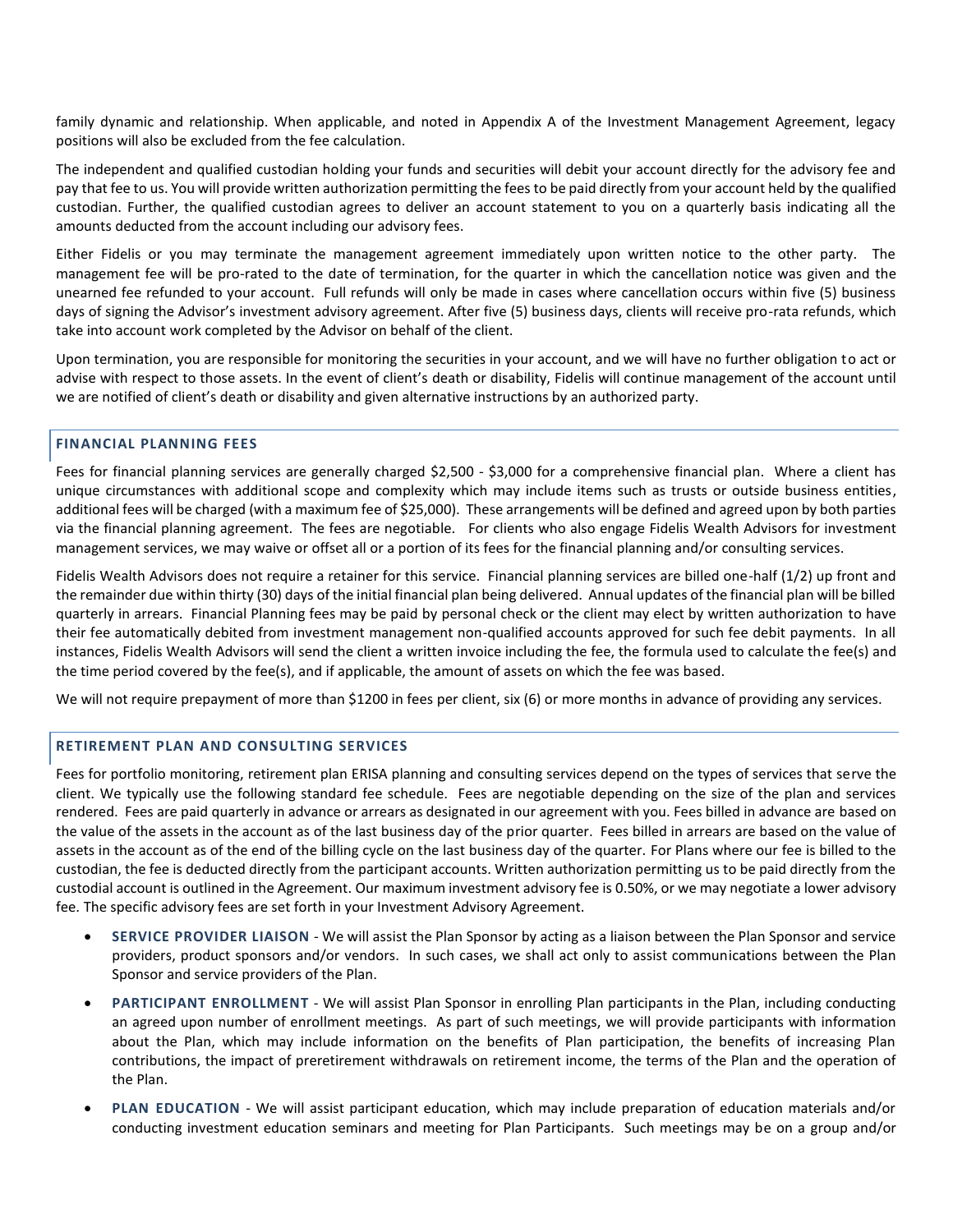individual basis. Such meeting shall not include specific investment advice about investment options under the Plan as being appropriate for a particular participant, but may include use of education investment models.

Plan participants have the ability to exercise control over the assets in their account, and we have no authority or discretion to direct the investment of assets of any participant's account under the Retirement Plan Consulting services offered by our firm.

Lower fees for comparable services may be available from other sources. If a conflict exists between the interests of the Advisor or its associated persons and the interest of the client, the client always have the right to decide not to act upon Fidelis Wealth Advisors recommendations.

## **CONSULTING SERVICES**

Fees for consulting services are based on an hourly rate of between \$150 and \$300 per hour. All fees will be disclosed to each client in writing prior to the engagement, and clients always have the right to decide whether to engage Fidelis Wealth Advisors for Consulting Services. The services may be billed at the time work is performed, although contracts may specify the total number of hours expected in total. Fees are due within ten (10) days of invoice. Consulting fees are negotiable. Consulting fees may be paid by personal check or the client may elect by written authorization to have their fee automatically debited from investment management non-qualified accounts approved for such fee debit payments. In all instances, Fidelis Wealth Advisors will send the client a written invoice including the fee, the formula used to calculate the fee(s) and the time period covered by the fee(s), and if applicable, the amount of assets on which the fee was based. Clients may terminate these contracts at any time. When an agreement is terminated, we will refund any pre‐paid, unearned fees based on the number of days remaining in the quarter after termination. Refunds will be made within 30 business days.

Lower fees for comparable services may be available from other sources. If a conflict exists between the interests of the Advisor or its associated persons and the interest of the client, the client always have the right to decide not to act upon Fidelis Wealth Advisors recommendations.

## **THIRD PARTY MONEY MANAGER ("TPMM") FEES AND SERVICES**

As discussed in Item 4 above, there are occasions where an independent TPMM acts as a sub-adviser to our firm. In those circumstances, the TPMM manages the assets based upon the parameters provided by our firm. Under such arrangements where our firm elects to utilize a TPMM, depending on the TPMM contract with Fidelis, the total advisory fee may be collected from the custodian by our firm or the TPMM. This total fee includes our firm's portion of the investment advisory fee as well as the TPMM fee. Total TPMM fees are not to exceed 1.50%.

Fidelis may at any time terminate the relationship with a TPMM that manages your assets. Fidelis will notify you of instances where we have terminated a relationship with any TPMM you are investing with. Fidelis will not conduct on-going supervisory reviews of the TPMM following such termination.

Factors involved in the termination of a TPMM may include a failure to adhere to their stated management style or your objectives, a material change in the professional staff of the TPMM, unexplained poor performance, unexplained inconsistency of account performance, or our decision to no longer include the TPMM on our list of approved TPMMs.

Fidelis offers several investment management programs. Account custodial services may be provided by several account custodians depending on the investment management program offered. Programs may have higher or lower fees than other programs available through Fidelis or available elsewhere. Investment management programs may differ in the services provided and method or type of management offered, and each may have different account minimums. Client reports will depend upon the management program selected. Please see complete details in the program brochure and custodial account agreement for each program recommended and offered.

## **ADMINISTRATIVE SERVICES PROVIDED BY TAMARAC REPORTING**

We have contracted with Tamarac Reporting ("Tamarac") to utilize its technology platforms to support data reconciliation, performance reporting, fee calculation, client relationship maintenance, quarterly performance evaluations, and other functions related to the administrative tasks of managing client accounts. Due to this arrangement, Tamarac will have access to client accounts, but Tamarac will not serve as an investment advisor to our clients or bill the accounts. Fidelis and Tamarac are non-affiliated companies. Tamarac charges our Firm an annual fee for each account administered by its software. Please note that the fee charged to the client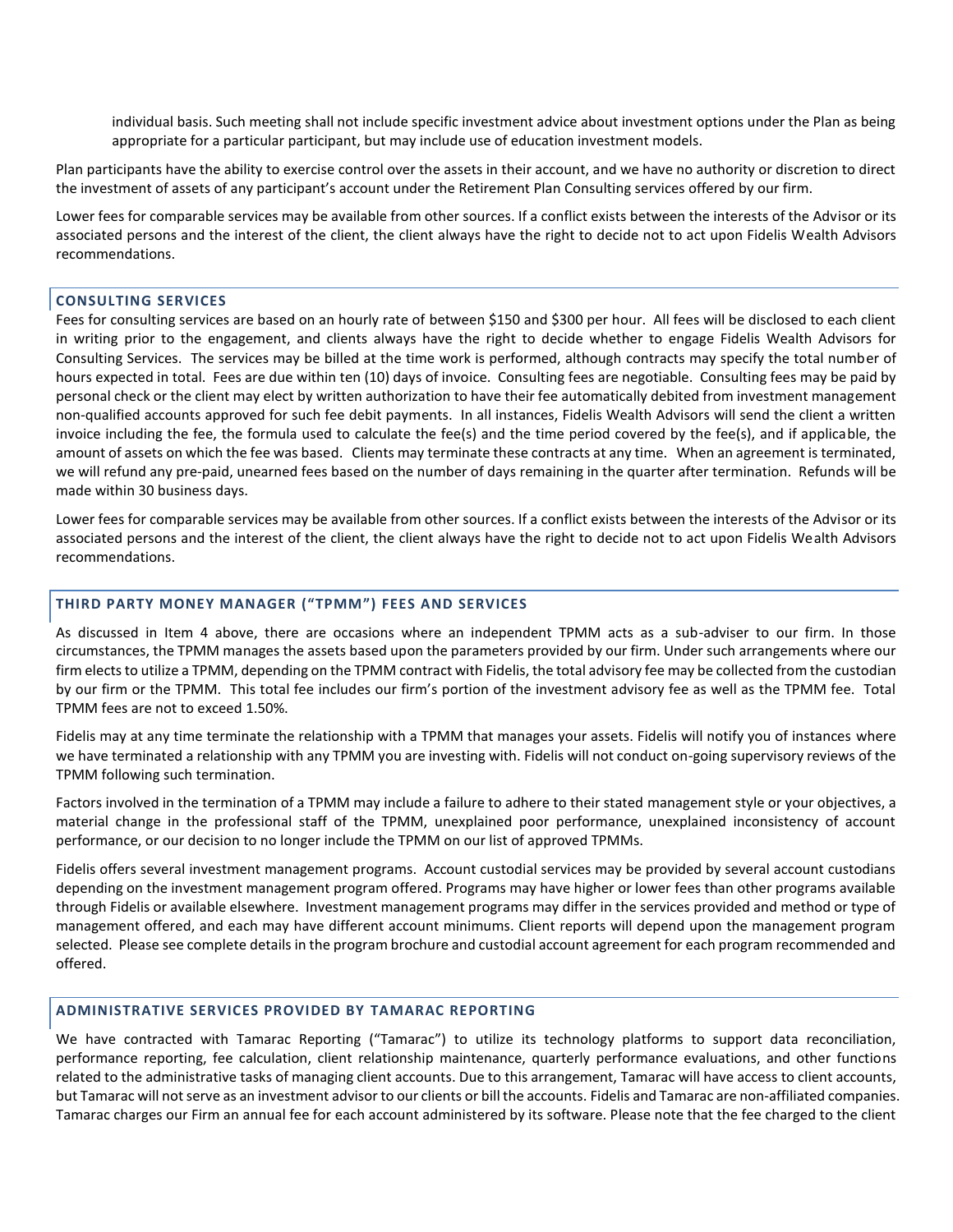will not increase due to the annual fee Fidelis pays to Tamarac. The annual fee is paid from the portion of the management fee retained by Fidelis.

## **ADDITIONAL FEES AND EXPENSES:**

In addition to the advisory fees paid to our Firm, clients may also incur certain charges imposed by other third parties, such as brokerdealers, custodians, trust companies, banks, and other financial institutions (collectively "Financial Institutions"). These additional charges may include securities, transaction fees, custodial fees, fees charged by the Independent Managers, charges imposed directly by a mutual fund or ETF in a client's account, as disclosed in the fund's prospectus (e.g., fund management fees and other fund expenses), deferred sales charges, odd-lot differentials, transfer taxes, wire transfer and electronic fund fees, and other fees and taxes on brokerage accounts and securities transactions. Fidelis' brokerage practices are described at length in Item 12, below. Neither our Firm nor its supervised persons accept compensation for the sale of securities or other investment products. Further, our firm does not share in any of these additional fees and expenses outlined above.

# <span id="page-11-0"></span>**ITEM 6 - PERFORMANCE BASED FEES AND SIDE-BY-SIDE MANAGEMENT**

We do not charge advisory fees on a share of the capital appreciation of the funds or securities in a client account (so-called performance-based fees), nor engage side by side management.

# <span id="page-11-1"></span>**ITEM 7 - TYPES OF CLIENTS**

Fidelis Wealth Advisors generally provides asset management and financial planning services to the following types of clients:

- **Individuals**
- High‐Net‐Worth Individuals
- Pension and Profit Sharing Plans
- 401(k) Plans
- **Trusts**
- **Estates**
- Charitable Organizations
- Corporations

Minimum Account Size:

Fidelis Wealth Advisors has a \$5,000 account minimum. However, Fidelis Wealth Advisors may decline to accept clients with portfolios under \$250,000.

# <span id="page-11-2"></span>**ITEM 8 - METHODS OF ANALYSIS, INVESTMENT STRATEGIES AND RISK OF LOSS**

# **METHODS OF ANALYSIS AND INVESTMENT STRATEGIES**

In determining the recommendations to give to you, we first gather and consider information regarding several factors including our client's:

- Current financial situation;
- Investment goals and objectives;
- Current and long-term needs;
- Tolerance and appetite for risk; and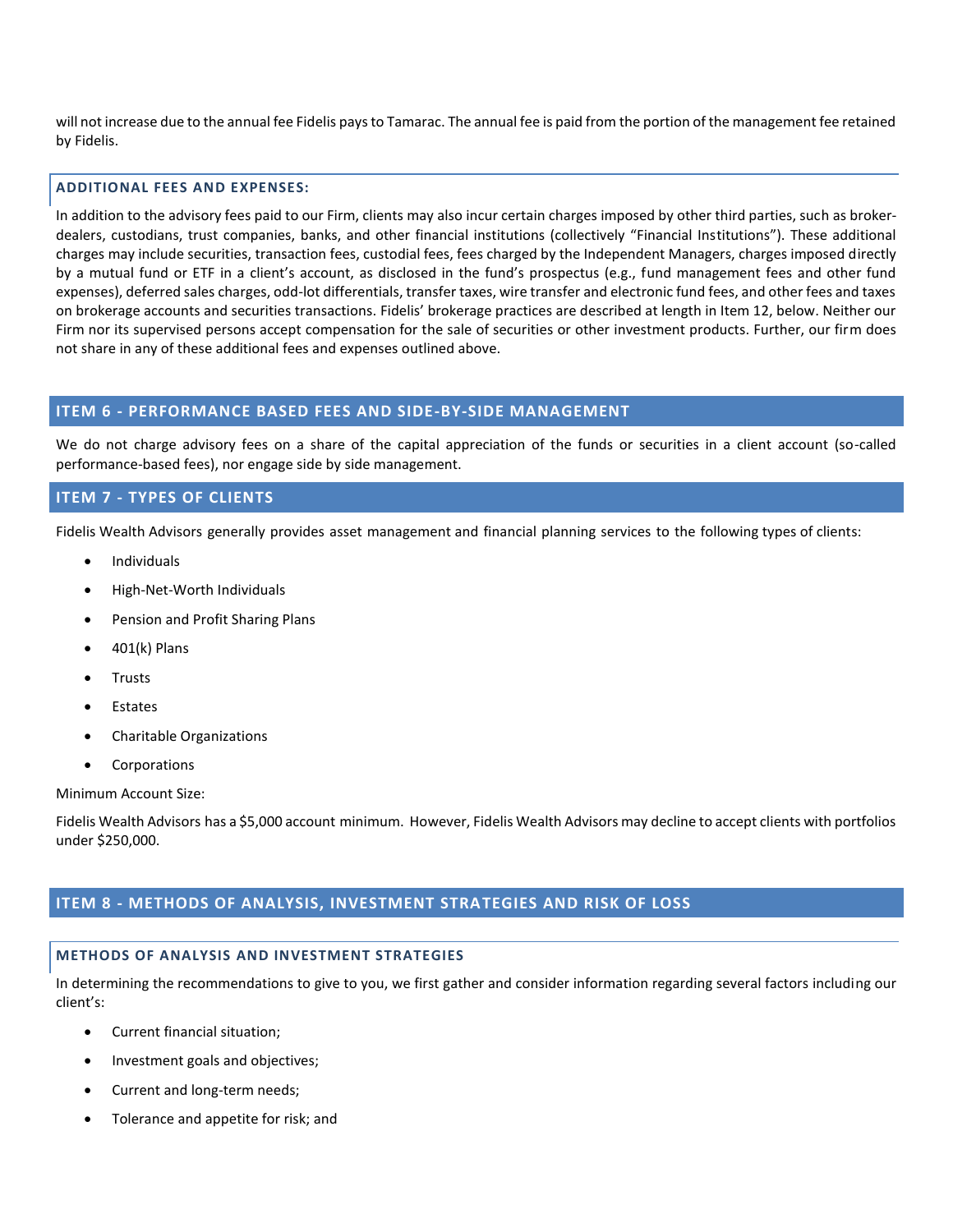• Level of investment knowledge.

Fidelis Wealth Advisors uses multiple sources of information to obtain analysis and strategies. They include sources such as financial newspapers, financial magazines, research prepared by others, corporate rating services, prospectuses, company press releases, annual reports and filings with the SEC.

Fidelis Wealth Advisors' methods of analysis include Modern portfolio theory, Fundamental analysis, Quantitative analysis, Trend, Charting and Technical analysis and Cyclical analysis.

- **MODERN PORTFOLIO THEORY -** is a theory of investment that attempts to maximize portfolio expected return for a given amount of portfolio risk, or equivalently minimize risk for a given level of expected return, each by carefully choosing the proportions of various asset.
- **FUNDAMENTAL ANALYSIS -** involves the analysis of valuations, financial statements, the general economic and financial health of companies and/or sectors of the market, and/or the analysis of management or competitive advantages.
- **QUANTITATIVE ANALYSIS -** deals with measurable factors as distinguished from qualitative considerations such as the character of management or the state of employee morale, such as the value of assets, the cost of capital, historical projections of sales, and so on.
- **TREND, CHARTING AND TECHNICAL ANALYSIS -** involves the use of patterns in performance charts. Fidelis Wealth Advisors usesthis technique to search for trends used to help predict favorable conditionsfor buying and/orselling a security. *Technical analysis*involves the analysis of past market data; primarily price and volume.
- **CYCLICAL ANALYSIS -** involves the analysis of business cycles to find favorable conditionsfor buying and/orselling a security.

Fidelis Wealth Advisors investment strategy is primarily focused on asset allocation. We recommend a mix of asset classes for your portfolio based on an assessment of your financial objectives, risk aversion, life events, time horizon and tax situation. An asset allocation recommendation may include where appropriate, bonds varying in maturities and credit quality (within a broadly diversified index, exchange traded fund and/or asset class mutual fund) to enhance income or to reduce overall portfolio risk. If your objective is a higher annual expected return and you are willing to accept a higher degree of risk, we will recommend a portfolio with greater allocations to stocks, which may include small company stocks and international (using index or asset class mutual funds). Recommended stock allocations will generally be globally diversified among the U.S. and foreign developed markets. This asset allocation is altered when your long‐term investment objectives have changed or due to tactical adjustments, we determine based on perceived risks or opportunities through our investment research and analysis. Some client accounts may include option strategies depending on their goals and appropriateness.

# **RISK OF LOSS**

All investments include a risk of loss that clients should be prepared to bear. Performance of any investment is not guaranteed. We use our best efforts and expertise to manage your assets. However, we cannot guarantee any level of performance or that you will not experience financial loss.

- **TREND, CHARTING AND TECHNICAL ANALYSIS -** Charting analysis involves using and comparing various charts to predict long and short term performance or market trends. The risk involved in using this method is that only past performance data is considered without using other methods to crosscheck data. Using charting analysis without other methods of analysis would be making the assumption that past performance will be indicative of future performance. This may not be the case. Technical analysis attempts to predict a future prices or direction based on market trends. The assumption is that the market follows discernible patterns and if these patterns can be identified then a prediction can be made. The risk is that markets do not always follow patterns and relying solely on this method may not take into account new patterns that emerge over time.
- **CYCLICAL ANALYSIS -** assumes that the markets react in cyclical patterns which, once identified, can be leveraged to provide performance. The risks with this strategy are two- fold: 1) the markets do not always repeat cyclical patterns; and 2) if too many investors begin to implement this strategy, then it changes the very cycles these investors are trying to exploit.
- **FUNDAMENTAL ANALYSIS -** concentrates on factors that determine a company's value (or industry or sector of the economy) and expected future earnings. This strategy would normally encourage purchases in assets that are undervalued or priced below their perceived value. The risk assumed is that the market will fail to reach expectations of perceived value.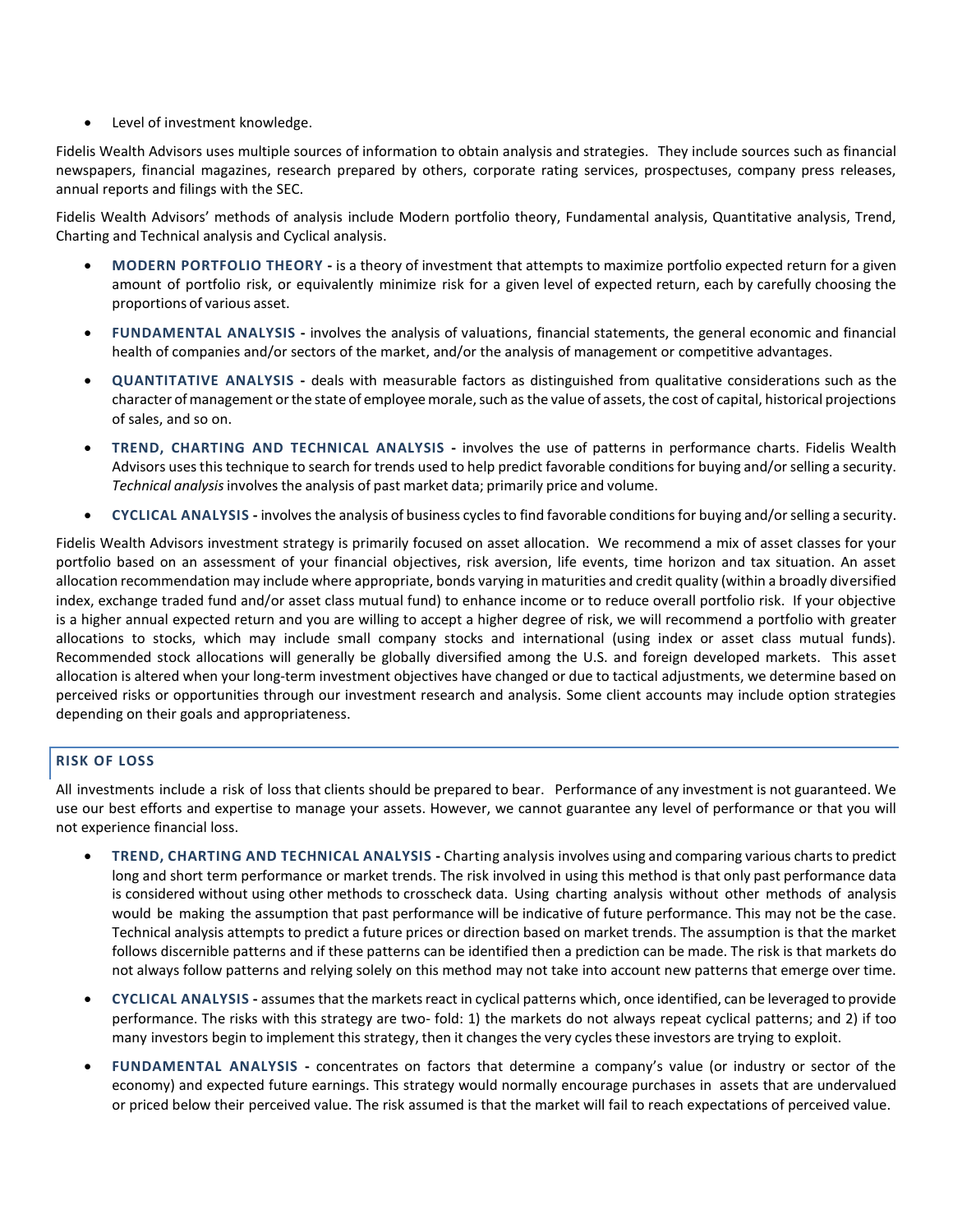- **MODERN PORTFOLIO THEORY -** assumes that investors are risk averse, meaning that given two portfolios that offer the same expected return, investors will prefer the lessrisky one. Thus, an investor will take on increased risk only if compensated by higher expected returns. Conversely, an investor who wants higher expected returns must accept more risk. The exact trade-off will be the same for all investors, but different investors will evaluate the trade-off differently based on individual risk aversion characteristics. The implication is that a rational investor will not invest in a portfolio if a second portfolio exists with a more favorable risk-expected return profile – i.e., if for that level of risk an alternative portfolio exists which has better expected returns.
- **QUANTITATIVE ANALYSIS -** Investment strategies using quantitative models may perform differently than expected as a result of, among other things, the factors used in the models, the weight placed on each factor, changes from the factors' historical trends, and technical issues in the construction and implementation of the models.
- Clients should be aware that there is a material risk of loss using any investment strategy. The investment types listed below (leaving aside Treasury Inflation Protected/Inflation Linked Bonds) are not guaranteed or insured by the FDIC or any other government agency.
- **MUTUAL FUNDS -** Investing in mutual funds carries the risk of capital loss and thus you may lose money investing in mutual funds. All mutual funds have costs that lower investment returns. The funds can be of bond "fixed income" nature (lower risk) or stock "equity" nature.
- **EXCHANGE TRADED FUNDS (ETFS)** *-* An ETF is an investmentfund traded on stock exchanges, similar to stocks. Investing in ETFs carries the risk of capital loss (sometimes up to a 100% loss in the case of a stock holding bankruptcy). Areas of concern include the lack of transparency in products and increasing complexity, conflicts of interest and the possibility of inadequate regulatory compliance. Precious Metal ETFs (e.g., Gold, Silver, or Palladium Bullion backed "electronic shares" not physical metal) specifically may be negatively impacted by several unique factors, among them (1) large sales by the official sector which own a significant portion of aggregate world holdings in gold and other precious metals, (2) a significant increase in hedging activities by producers of gold or other precious metals, (3) a significant change in the attitude of speculators and investors.
- **EQUITY -** investments generally refers to buying shares of stocks in return for receiving a future payment of dividends and/or capital gains if the value of the stock increases. The value of equity securities may fluctuate in response to specific situations for each company, industry conditions and the general economic environments.
- **OPTIONS & HEDGING STRATEGIES -** Stock options are derivatives of an underlying company's stock. Options can be used to enhance or protect investment performance. Options trading involves substantial risk of loss and is not suitable for every investor. The price and valuation of options may fluctuate substantially, and quickly, compared to the price movement of the underlying security. As a result, clients may lose more than their original investment. Past performance is not indicative of future results.
- **FIXED INCOME -** investments generally pay a return on a fixed schedule, though the amount of the payments can vary. This type of investment can include corporate and government debt securities, leveraged loans, high yield, and investment grade debt and structured products, such as mortgage and other asset-backed securities, although individual bonds may be the best known type of fixed income security. In general, the fixed income market is volatile and fixed income securities carry interest rate risk. (As interest rates rise, bond prices usually fall, and vice versa. This effect is usually more pronounced for longer-term securities.) Fixed income securities also carry inflation risk, liquidity risk, call risk, and credit and default risks for both issuers and counterparties. The risk of default on treasury inflation protected/inflation linked bonds is dependent upon the U.S. Treasury defaulting.
- **ANNUITIES -** are a retirement product for those who may have the ability to pay a premium now and want to guarantee they receive certain monthly payments or a return on investment later in the future. Annuities are contracts issued by a life insurance company designed to meet requirement or other long-term goals. An annuity is not a life insurance policy. Variable annuities are designed to be long-term investments, to meet retirement and other long-range goals.
- **VARIABLE ANNUITIES** are not suitable for meeting short-term goals because substantial taxes and insurance company charges may apply if you withdraw your money early. Variable annuities also involve investment risks, just as mutual funds do.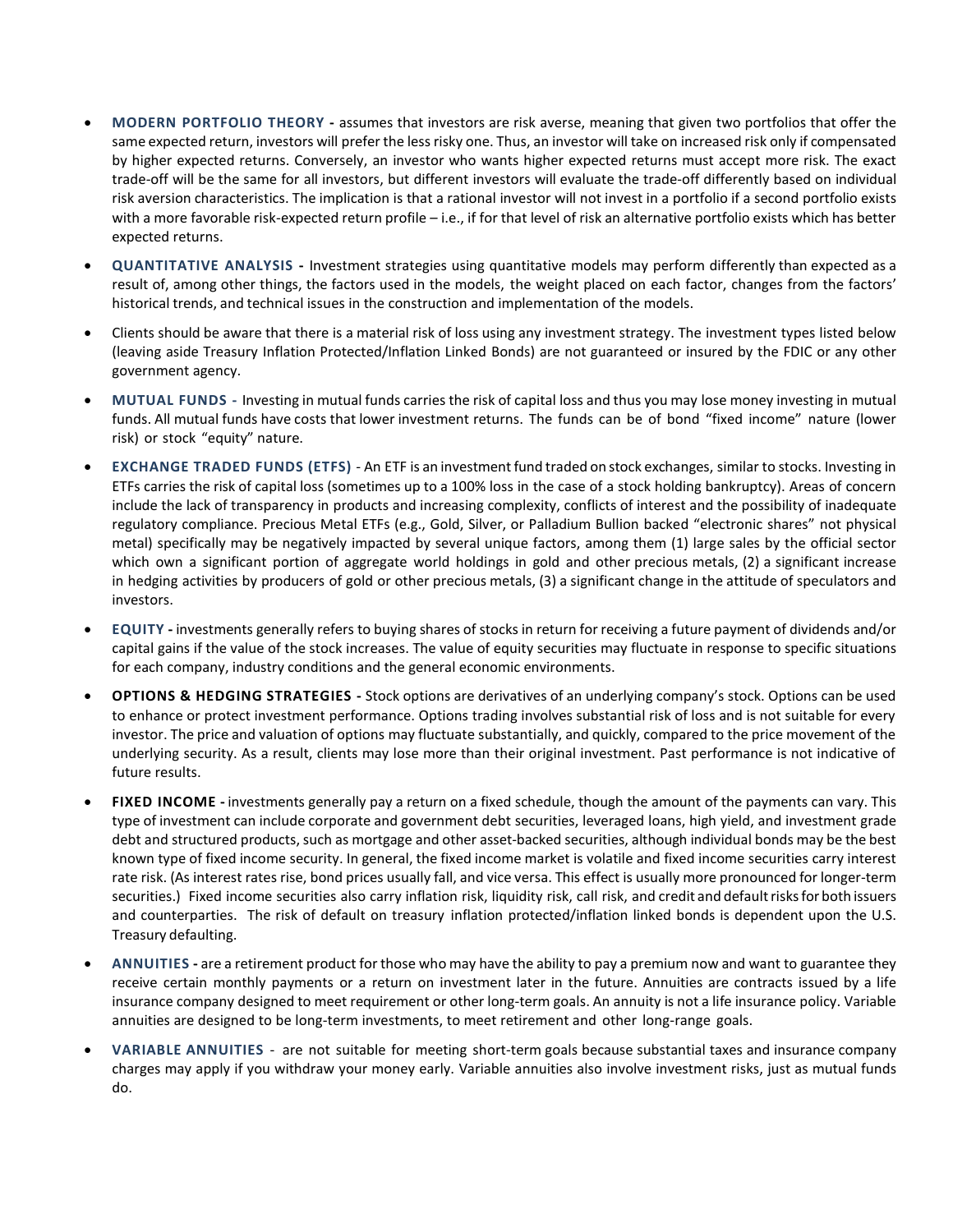• **USE OF SUB-ADVISORS** *-* Fidelis Wealth Advisors may select certain sub-advisors to manage a portion of its clients' assets. In these situations, Fidelis Wealth Advisors continues to conduct ongoing due diligence of such sub-advisors, but such recommendations generally rely on the sub-advisor's ability to successfully implement their investment strategies. In addition, Fidelis Wealth Advisors generally may not have the ability to supervise the sub-advisors on a day-to-day basis.

Clients must understand that past performance is not indicative of future results. Therefore, current and prospective clients should never assume that future performance of any specific investment or investment strategy will be profitable. Investing in securities involves risk of loss.

Due to its nature, the asset allocation investment strategies can also expose clients to various types of risk that will typically surface at various intervals during the time the client owns the investments. These risks include but are not limited to inflation (purchasing power) risk, interest rate risk, economic risk, market risk, and political/regulatory risk. Additional risks include liquidity, economic stability, and inflation. Frequent trading can affect investment performance, particularly through increased brokerage and other transaction costs and taxes.

Investors should be aware that accounts are subject to the following risks:

- **MARKET RISK -** Even a long-term investment approach cannot guarantee a profit. Economic, political, and issuer-specific events will cause the value of securities to rise or fall. Because the value of investment portfolios will fluctuate, there is the risk that you will lose money and your investment may be worth more or less upon liquidation.
- **FOREIGN SECURITIES AND CURRENCY RISK -** Investments in international and emerging-market securities include exposure to risks such as currency fluctuations, foreign taxes and regulations, and the potential for illiquid markets and political instability.
- **CAPITALIZATION RISK -** Small-cap and mid-cap companies may be hindered as a result of limited resources or less diverse products or services Their stocks have historically been more volatile than the stocks of larger, more established companies.
- **INTEREST RATE RISK -** In a rising rate environment, the value of fixed-income securities generally declines, and the value of equity securities may be adversely affected.
- **CREDIT RISK -** Credit risk is the risk that the issuer of a security may be unable to make interest payments and/or repay principal when due. A downgrade to an issuer's credit rating or a perceived change in an issuer's financial strength may affect a security's value and thus, impact the fund's performance.
- **SECURITIES LENDING RISK -** Securities lending involves the risk that the fund loses money because the borrower fails to return the securities in a timely manner or at all. The fund could also lose money if the value of the collateral provided for loaned securities, or the value of the investments made with the cash collateral, falls. These events could also trigger adverse tax consequences for the fund.
- **EXCHANGE-TRADED FUNDS -** ETFs face market-trading risks, including the potential lack of an active market for shares, losses from trading in the secondary markets, and disruption in the creation/redemption process of the ETF. Any of these factors may lead to the fund's shares trading at either a premium or a discount to its "net asset value."
- **PERFORMANCE OF UNDERLYING MANAGERS -** We select the mutual funds and ETFs in the asset allocation portfolios. However, we depend on the manager of such funds to select individual investments in accordance with their stated investment strategy.

# <span id="page-14-0"></span>**ITEM 9 - DISCIPLINARY INFORMATION**

Neither Fidelis Wealth Advisors or any of its associated personnel have ever been the subject of a reportable disciplinary or legal event.

# <span id="page-14-1"></span>**ITEM 10 - OTHER FINANCIAL INDUSTRY ACTIVITIES AND AFFILIATIONS**

Fidelis Wealth Advisors is not registered as a broker-dealer. Certain associated persons of Fidelis Wealth Advisors are registered representatives of PurIshe Kaplan Sterling (PKS), a FINRA broker-dealer firm. Employees who are registered representatives are paid fees/commissions based on sales of securities. When acting in the capacity of a registered representative, the Advisor and/or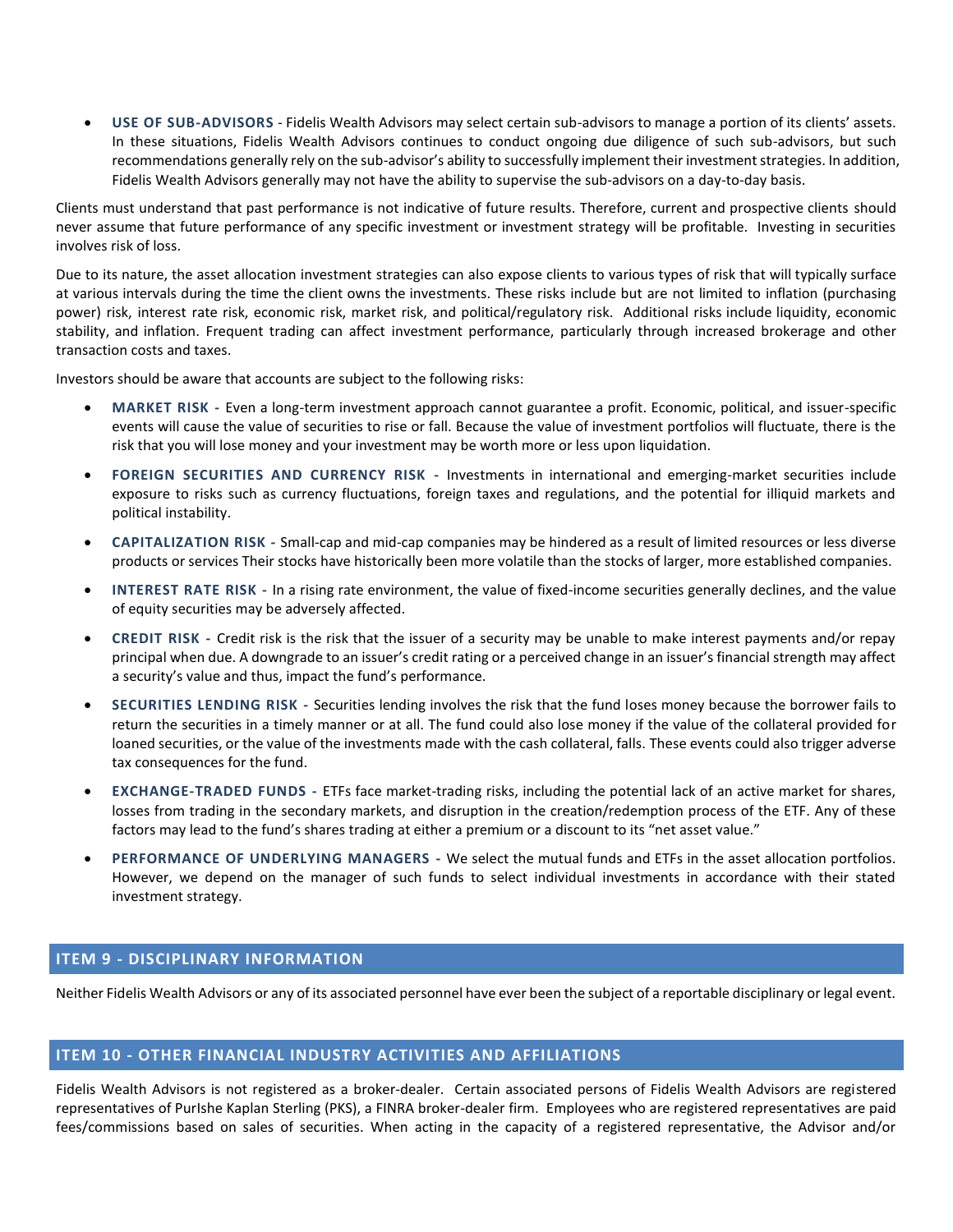associated persons may place clients in investment products sold through this broker/dealer and may receive the usual and customary commissions or fees on the products that the client purchases. Fidelis Wealth Advisors is not affiliated with PKS.

The ability to receive commissions on products is a conflict of interest. Because of the potential for Fidelis Wealth Advisors associate who are registered as representative of a broker-dealer to generate a commission from, or in addition to fees charged for advisory services, Fidelis Wealth Advisor associates have an incentive to recommend brokerage services based on the compensation they receive rather than based on your best interest. Fidelis Wealth Advisors mitigates this conflict by this disclosure to you and by monitoring the appropriateness of the recommendations registered representatives make. You have the right to decide whether to execute transactions through any registered representative of a broker-dealer who is also an associated person of Fidelis Wealth Advisors. As a fiduciary, Fidelis Wealth Advisors will only make a recommendation to use a broker-dealer when it is in the client's best interest.

Neither Fidelis Wealth Advisors nor our employees are registered as a Futures Commission Merchant, Commodity Pool Operator, or a Commodity Trading Advisor.

The principal business of Fidelis Wealth Advisors is that of a registered investment advisor and provider of financial planning services. Some of our associates may be insurance agents. Associates who are insurance agents may also be paid based on these services they provide. Fidelis Wealth Advisor associates have a conflict of interest when providing insurance services. Fidelis Wealth Advisors associates who are insurance agents have an incentive to recommend insurance based on the compensation they receive rather than based on your best interest. Fidelis Wealth Advisors mitigates this conflict by this disclosure to you. You have the right to decide whether to purchase insurance and use insurance agents who are also associates of Fidelis Wealth Advisors or whether to use an outside agency. As a fiduciary, Fidelis Wealth Advisors will only make a recommendation to purchase insurance when it is in the client's best interest.

Fidelis Wealth Advisors will disclose any material conflict of interest relating to Fidelis Wealth Advisors, our representatives, or any of our associates which could reasonably be expected to impair the rendering of unbiased and objective advice.

Fidelis Wealth Advisors is not paid for the selection of other advisors, asset managers or portfolio managers.

Fidelis Wealth Advisors may enter directly into sub‐advisory relationships with independent registered investment advisory firms ("sub-advisors") on behalf of its clients as part of our discretionary services. We do not receive any additional compensation for selecting a sub-advisor. Prior to entering into a relationship, Fidelis Wealth Advisors performs a due diligence review of the sub-advisor. This review includes, but is not limited to, the review of regulatory filings, investment offerings, and the performance of the strategies considered.

When a strategy offered through a subadvisor is appropriate for a client of Fidelis Wealth Advisors, the client will be given the subadvisor's Form ADV Part 2A, Privacy Notice, and any other information that may be relevant or informative to the client. The client will not engage the subadvisor directly; the client's advisory relationship remains with Fidelis Wealth Advisors as set forth in the client's Investment Advisory Agreement. Sub‐advisors may be paid a portion of the fee that you pay to us to us. When using sub-advisors through Envestnet, sub-advisory fees are separate and distinct from the investment management fees we charge. Separate fees will either be deducted from your account or billed directly to you. Your fee will not be increased without your written authorization.

# <span id="page-15-0"></span>**ITEM 11 - CODE OF ETHICS**

Our Firm and persons associated with us are allowed to invest for their own accounts, or to have a financial investment in the same securities or other investments that we recommend or acquire for your account, and may engage in transactions that are the same as or different than transactions recommended to or made for your account. This creates a conflict of interest. We recognize the fiduciary responsibility to act in your best interest and have established polices to mitigate conflicts of interest.

We have developed and implemented a Code of Ethics that sets forth standards of conduct expected of our advisory personnel to mitigate this conflict of interest. The Code of Ethics addresses, among other things, personal trading, gifts, and the prohibition against the use of inside information.

The Code of Ethics is designed to protect our clients to detect and deter misconduct, educate personnel regarding the firm's expectations and laws governing their conduct, remind personnel that they are in a position of trust and must act with complete propriety at all times, protect the reputation of Fidelis, safeguard against the violation of the securities laws, and establish procedures for personnel to follow so that we may determine whether their personnel are complying with the firm's ethical principles.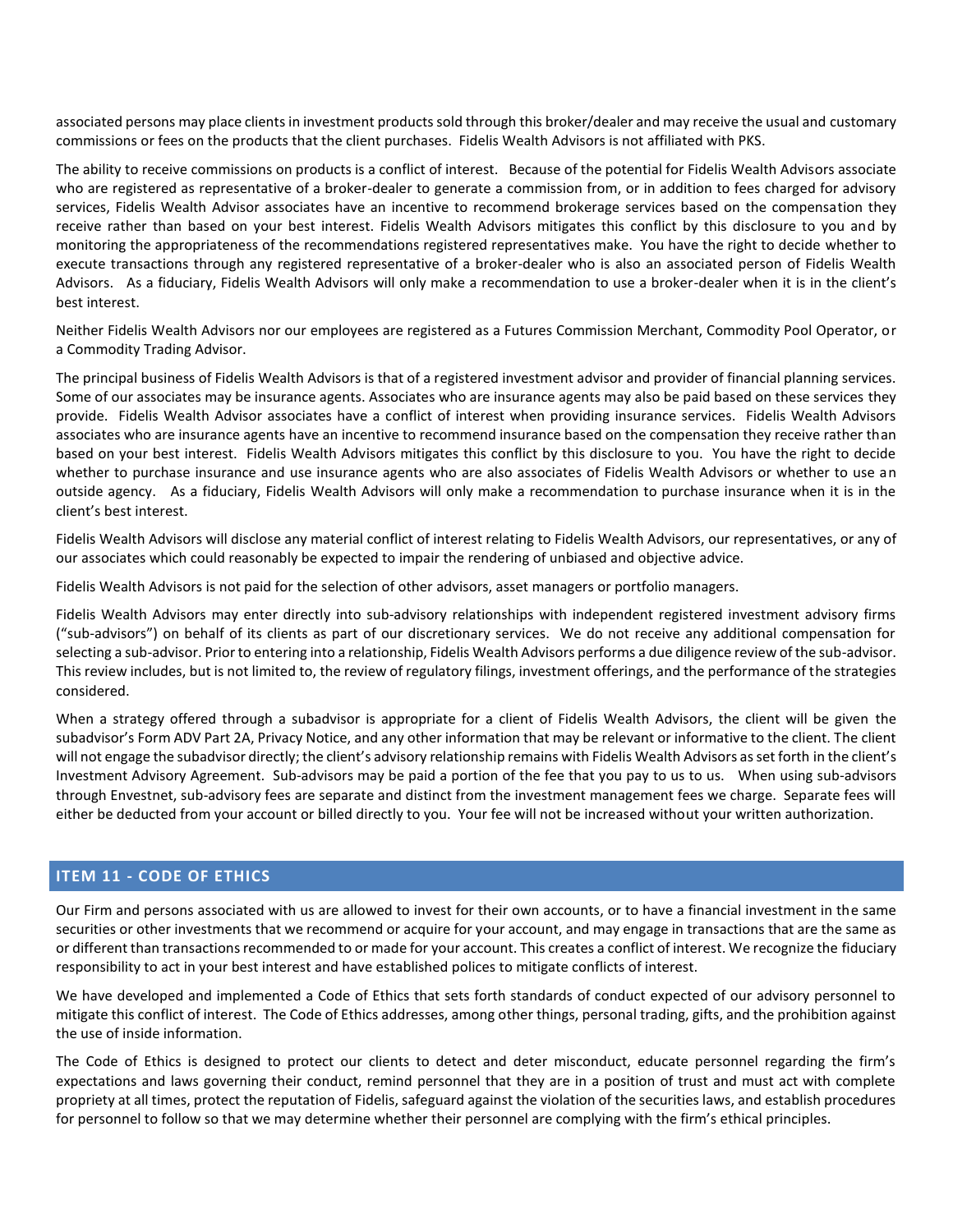We have established the following restrictions in order to ensure our firm's fiduciary responsibilities:

- A director, officer, or employee of Fidelis shall not buy or sell any securities for their personal portfolio(s) where their decision is substantially derived, in whole or in part, by reason of his or her employment unless the information is also available to the investing public on reasonable inquiry No supervised employee of Fidelis shall prefer his or her own interest to that of the advisory client. Trades for supervised employees are traded alongside client accounts
- We maintain a list of all securities holdings of anyone associated with this advisory practice with access to advisory recommendations. These holdings are reviewed on a regular basis by an appropriate officer/individual of Fidelis
- We emphasize the unrestricted right of the client to decline implementation of any advice rendered, except in situations where we are granted discretionary authority of the client's account
- We require that all supervised employees must act in accordance with all applicable Federal and State regulations governing registered investment advisory practices
- Any supervised employee not in observance of the above may be subject to termination

## **INVESTMENT POLICY**

None of our associated persons may affect for himself/herself or for accounts in which he/she holds a beneficial interest, any transactions in a security which is being actively recommended to any of our clients, unless in accordance with the Firm's procedures.

You may request a complete copy of our Code by contacting us at the address, telephone, or email on the cover page of this Part 2; ATTN: Sam Tenney, Chief Compliance Officer.

# <span id="page-16-0"></span>**ITEM 12 - BROKERAGE PRACTICES**

## **BROKERAGE PRACTICES**

Fidelis Wealth Advisors will recommend Custodians. We recommend that our clients use Charles Schwab & Co., Inc. Advisor Services ("Schwab"), a registered broker-dealer, member SIPC, as the qualified custodian or Fidelity Advisor Services™ (formerly called Fidelity Institutional®) ("Fidelity"). We are independently owned and operated, and unaffiliated with Fidelity or Schwab. Our custodians will hold client assets in a brokerage account, and buy and sell securities when we instruct them to. We have selected our Custodians based on price, reliability, speed of processing, tools and "best execution" in addition to other considerations. And while you are not required to effect transactions through any broker‐dealer recommended by us, we feel we have made our selections based on a totality of benefits they offer and can only offer our services based on our recommendations.

The Custodians sends statements and confirms. We strongly urge you to compare our invoices and reports to the custodian statements for accuracy.

Fidelis Wealth Advisors may purchase software, tools, training programs or seminar services from our broker‐ dealer. Fidelis Wealth Advisors also receives soft dollar benefits from the Custodians. The Custodians may provide services, tools or other non‐financial benefits to us as a benefit for using the custodian's services. However, we endeavor at all times to put the interests of our clients first. You should be aware, however, that the receipt of the types of benefits discussed above can create a conflict of interest by influencing our choice of a Custodian.

To avoid creating a conflict of interest in recommending custodians, we have established the following restrictions in order to ensure its fiduciary responsibilities:

- **1)** Fidelis Wealth Advisors adheres to our Code of Ethics as outlined in Item 11 above.
- **2)** If Fidelis Wealth Advisors receives separate compensation for transactions, we will fully disclose them.
- **3)** Fidelis Wealth Advisors will always act in accordance with all applicable federal and state regulations governing registered investment advisory practices.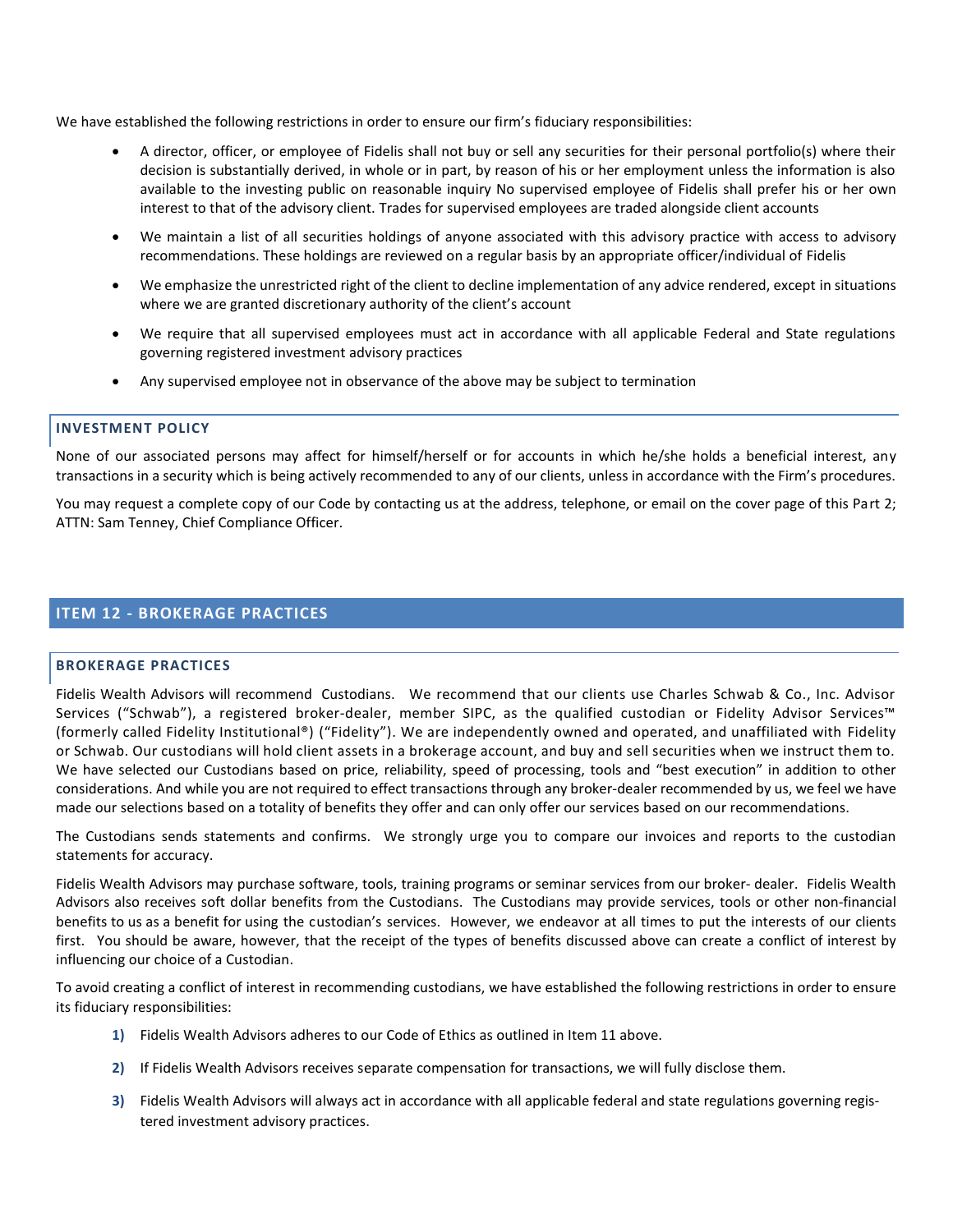**4)** Fidelis Wealth Advisors emphasizes that you always have the right to choose another investment advisor to avoid any conflict of interest.

Fidelis Wealth Advisors is authorized to aggregate purchases and sales and other transactions made for your account with purchases and sales and other transactions in the same or similar securities or instruments for other clients of ours. When we aggregate transactions, the actual prices applicable to the aggregated transactions will be averaged, and the account will be deemed to have purchased or sold its proportionate share of the securities or instruments involved at the average price obtained. Stock exchange regulations may in certain instances prevent the executing broker‐dealer from delivering to the account a confirmation slip with respect to its participation in the aggregated transaction and, in such event, we will advise you in writing of any purchase or disposition of instruments for the account with respect to any such aggregated transaction.

## **CLIENT BROKERAGE AND CUSTODY COSTS**

For our clients' accounts that our Custodians maintain, the Custodians generally do not charge separately for custody services. However, the Custodians receive compensation by charging ticket charges, or other fees on trades that it executes, or that settle into clients' accounts. In addition to commissions, the Custodians charges a flat dollar amount as a "prime broker" or "trade away" fee for each trade that we have executed by a different broker-dealer but where the securities bought or the funds from the securities sold are deposited (settled) into a client's account. These fees are in addition to the ticket charges or other compensation the client pays the executing broker-dealer. Because of this, in order to minimize trading costs, we have our Custodians execute most trades for client accounts. We have determined that having the Custodians execute most trades is consistent with our duty to seek "best execution" of client trades. Best execution means the most favorable terms for a transaction based on all relevant factors, including those listed above (see How We Select Brokers/Custodians).

# **PRODUCTS AND SERVICES AVAILABLE TO US**

Our Custodians are in the business of serving independent investment advisory firms like us. They provide Fidelis and our clients with access to its institutional brokerage, trading, custody, reporting, and related services, many of which are not typically available to retail customers. Our Custodians also makes available various support services. Some of those services help us manage or administer our clients' accounts; others help us manage and grow our business. Thier support services generally are available on an unsolicited basis (we do not have to request them) and at no charge to us. These are considered soft dollar benefits because there is an incentive to do business with either Fidelity or Schwab. This creates a conflict of interest. We have established policies in this regard to mitigate any conflicts of interest. We believe that our selection of Fidelity or Schwab as custodian and broker is in the best interests of clients. Fidelis will at all times act in the best interest of their clients and act as a fiduciary in carrying out services to clients. The following is a more detailed description of the Custodian's support services:

# **SERVICES THAT BENEFIT OUR CLIENTS**

Our Custodians services include access to a broad range of investment products, execution of securities transactions, and custody of client assets. The investment products available include some to which we might not otherwise have access or that would require a significantly higher minimum initial investment by our clients. The services described in this paragraph generally benefit our clients and their accounts.

## **SERVICES THAT MAY NOT DIRECTLY BENEFIT OUR CLIENTS**

Our Custodians also make available other products and services that benefit us but may not directly benefit our clients or their accounts. These products and services assist us in managing and administering our clients' accounts. They include investment research, both their own and that of third parties. We may use this research to service all or a substantial number of our clients' accounts, including accounts not maintained at Fidelity or Schwab. In addition to investment research, our Custodians also make available software and other technology that:

• Provide access to client account data (such as duplicate trade confirmations and account statements)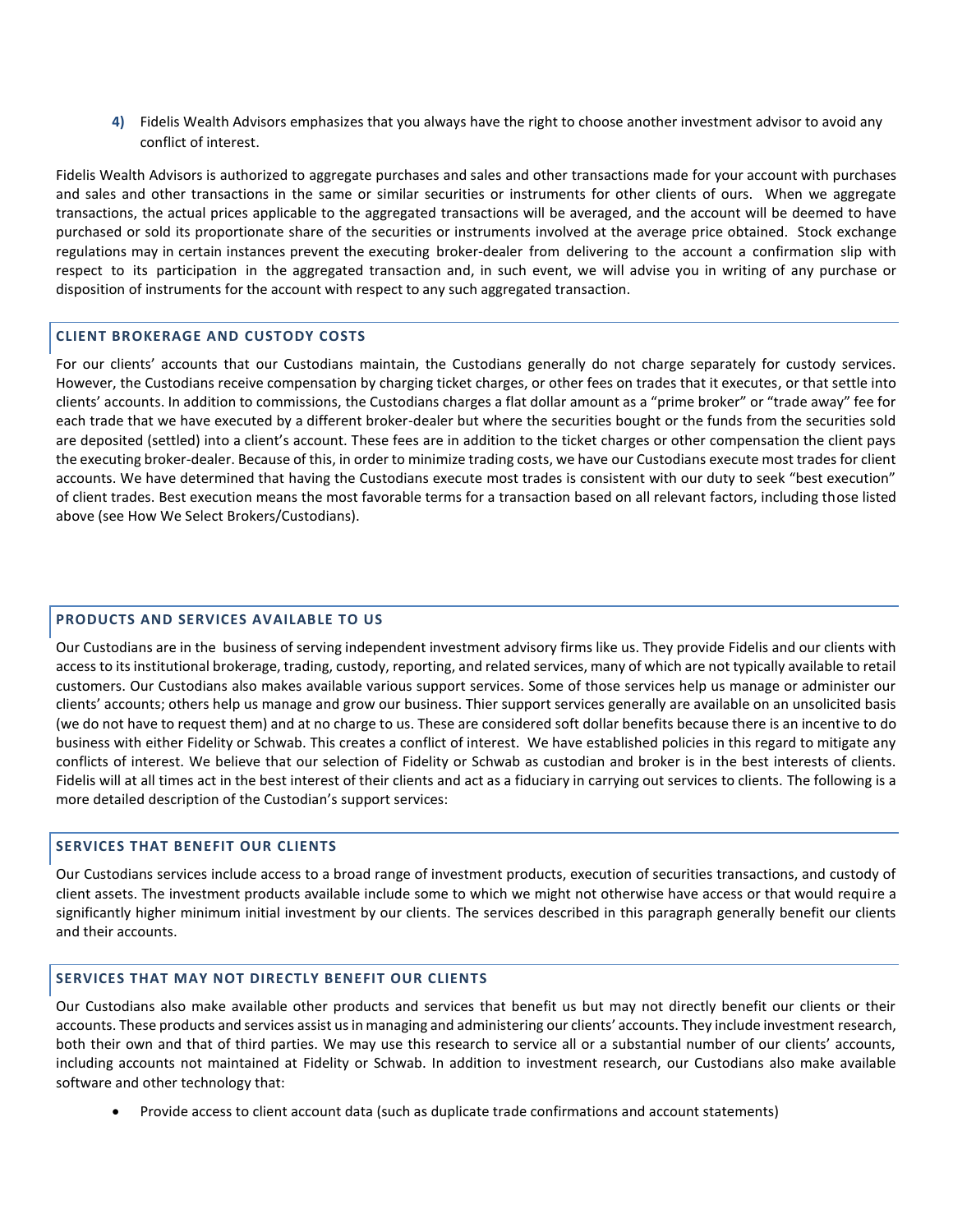- Facilitate trade execution and allocate aggregated trade orders for multiple client accounts
- Provide pricing and other market data
- Facilitate payment of our fees from our clients' accounts
- Assist with back-office functions, recordkeeping, and client reporting

## **SERVICES THAT GENERALLY BENEFIT ONLY US**

Our Custodians also offer other services intended to help us manage and further develop our business enterprise.

These services include:

- Educational conferences and events
- Consulting on technology, compliance, legal, and business needs
- Publications and conferences on practice management and business succession
- Access to employee benefits providers, human capital consultants, and insurance providers

The may provide some of these services itself. In other cases, it will arrange for third-party vendors to provide the services to us. They may also discount or waive its fees for some of these services or pay all, or a part of, a third party's fees. Fidelity and Schwab may also provide us with other benefits, such as occasional business entertainment of our personnel.

# **OUR INTEREST IN OUR CUSTODIAN'S SERVICES**

The availability of these services from our Custodians benefit us because we do not have to produce or purchase them. These services are not contingent upon us committing any specific amount of business to Fidelity and Schwab in trading commissions. We believe that our selection of these custodians and brokersare in the best interests of our clients.

Some of the products, services, and other benefits provided by the Custodians benefit Fidelis and may not benefit our client accounts. Our recommendation or requirement that you place assets in Fidelity 's or Schwab's custody may be based in part on benefits they provides to us, or our agreement to maintain certain Assets Under Management, and not solely on the nature, cost, or quality of custody and execution services provided.

We place trades for our clients' accounts subject to its duty to seek best execution and its other fiduciary duties. Fidelity 's or Schwab's execution quality may be different than other broker-dealers.

We do not routinely recommend, request, or require that you direct us to execute transactions through a specified custodian. Additionally, we typically do not permit you to direct brokerage. We place trades for your account subject to our duty to seek best execution and other fiduciary duties.

We will aggregate trades for ourselves or our associated persons with your trades, providing that the following conditions are met:

- Our policy for the aggregation of transactions shall be fully-disclosed separately to our existing clients (if any) and the broker/dealer(s) through which such transactions will be placed
- We will not aggregate transactions unless we believe that aggregation is consistent with our duty to seek the best execution (which includes the duty to seek best price) for you and is consistent with the terms of our investment advisory agreement with you for which trades are being aggregated
- No advisory client will be favored over any other client; each client that participates in an aggregated order will participate at the average share price for all our transactions in a given security on a given business day, with transaction costs based on each client's participation in the transaction
- We will prepare a written statement ("Allocation Statement") specifying the participating client accounts and how to allocate the order among those clients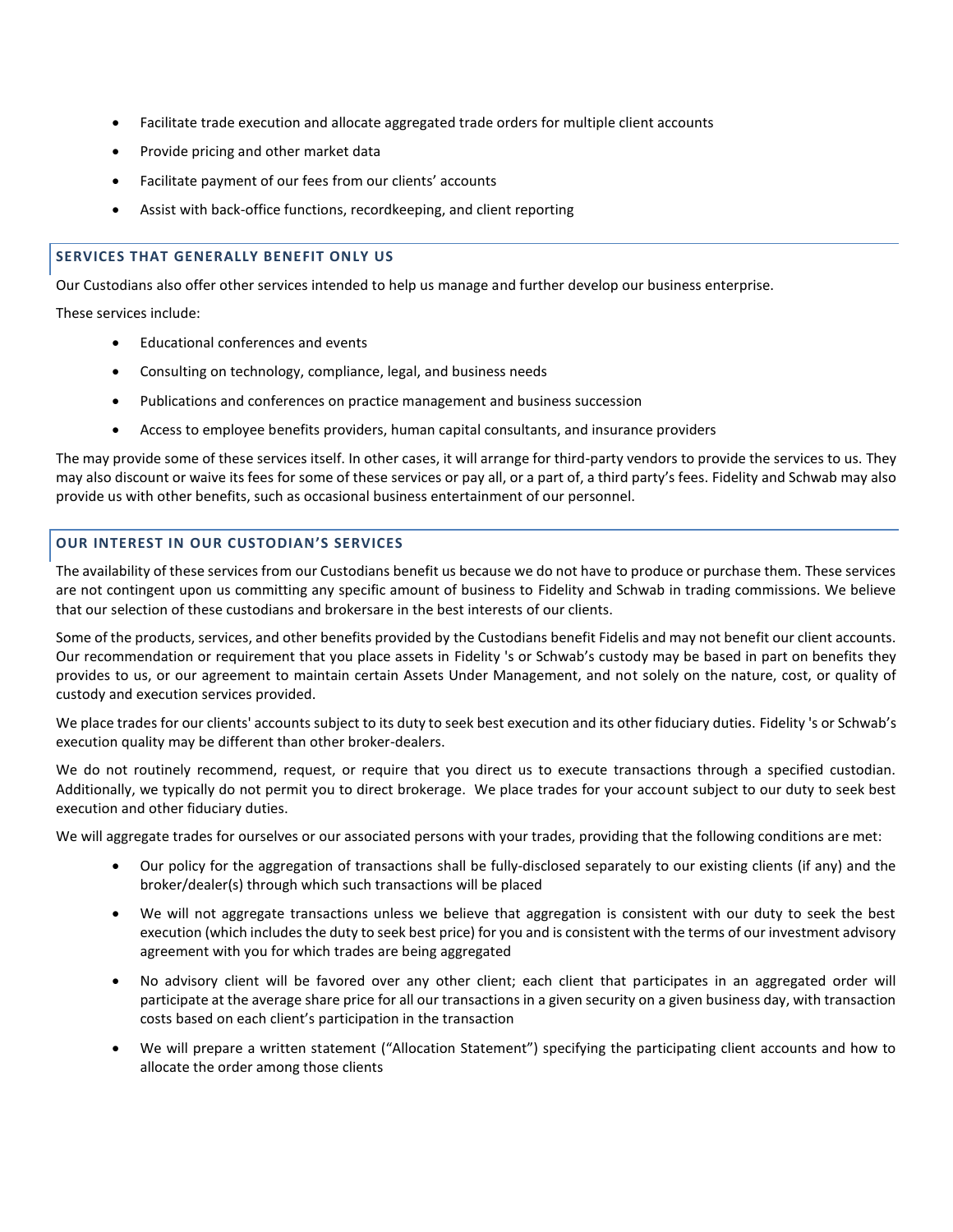- If the aggregated order is filled in its entirety, it will be allocated among clients in accordance with the allocation statement; if the order is partially filled, the accounts that did not receive the previous trade's positions should be "first in line" to receive the next allocation
- Notwithstanding the foregoing, the order may be allocated on a basis different from that specified in the Allocation Statement if all client accounts receive fair and equitable treatment and the reason for difference of allocation is explained in writing and is reviewed by our compliance officer. Our books and records will separately reflect, for each client account, the orders of which aggregated, the securities held by, and bought for that account
- We will receive no additional compensation or remuneration of any kind as a result of the proposed aggregation; and
- Individual advice and treatment will be accorded to each advisory client

# **BROKERAGE FOR CLIENT REFERRALS**

Fidelis Wealth Advisors does not receive economic benefits from third parties for the advice we render to our clients. Fidelis Wealth Advisors does not directly or indirectly compensate any person for client referrals.

# **AGGREGATION AND ALLOCATION OF TRANSACTIONS**

We may aggregate transactions if we believe that aggregation is consistent with the duty to seek best execution for our clients and is consistent with the disclosures made to clients and terms defined in the client investment advisory agreement. No advisory client will be favored over any other client, and each account that participates in an aggregated order will participate at the average share price (per custodian) for all transactions in that security on a given business day.

If we do not receive a complete fill for an aggregated order, we will allocate the order on a pro rata basis. If we determine that a pro rata allocation is not appropriate under the particular circumstances, we will base the allocation on other relevant factors, which may include:

- When only a small percentage of the order is executed, with respect to purchase allocations, allocations may be given to accounts high in cash
- With respect to sale allocations, allocations may be given to accounts low in cash
- We may allocate shares to the account with the smallest order, or to the smallest position, or to an account that is out of line with respect to security or sector weightings, relative to other portfolios with similar mandates
- We may allocate to one account when that account has limitations in its investment guidelines prohibiting it from purchasing other securities that we expect to produce similar investment results and that can be purchased by other accounts in the block
- If an account reaches an investment guideline limit and cannot participate in an allocation, we may reallocate shares to other accounts. For example, this may be due to unforeseen changes in an account's assets after an order is placed
- If a pro rata allocation of a potential execution would result in a de Minimis allocation in one or more accounts, we may exclude the account(s) from the allocation
- We will document the reasons for any deviation from a pro rata allocation.

# **TRADE ERRORS**

We have implemented procedures designed to prevent trade errors; however, trade errors in client accounts cannot always be avoided. Consistent with our fiduciary duty, it is our policy to correct trade errors in a manner that is in the best interest of the client. In cases where the client causes the trade error, the client will be responsible for any loss resulting from the correction. Depending on the specific circumstances of the trade error, the client may not be able to receive any gains generated as a result of the error correction. In all situations where the client does not cause the trade error, the client will be made whole and we will absorb any loss resulting from the trade error if the error was caused by the firm. If the error is caused by the Custodian, the Custodian will be responsible for covering all trade error costs. If an investment gain results from the correcting trade, the gain will be donated to charity. We will never benefit or profit from trade errors.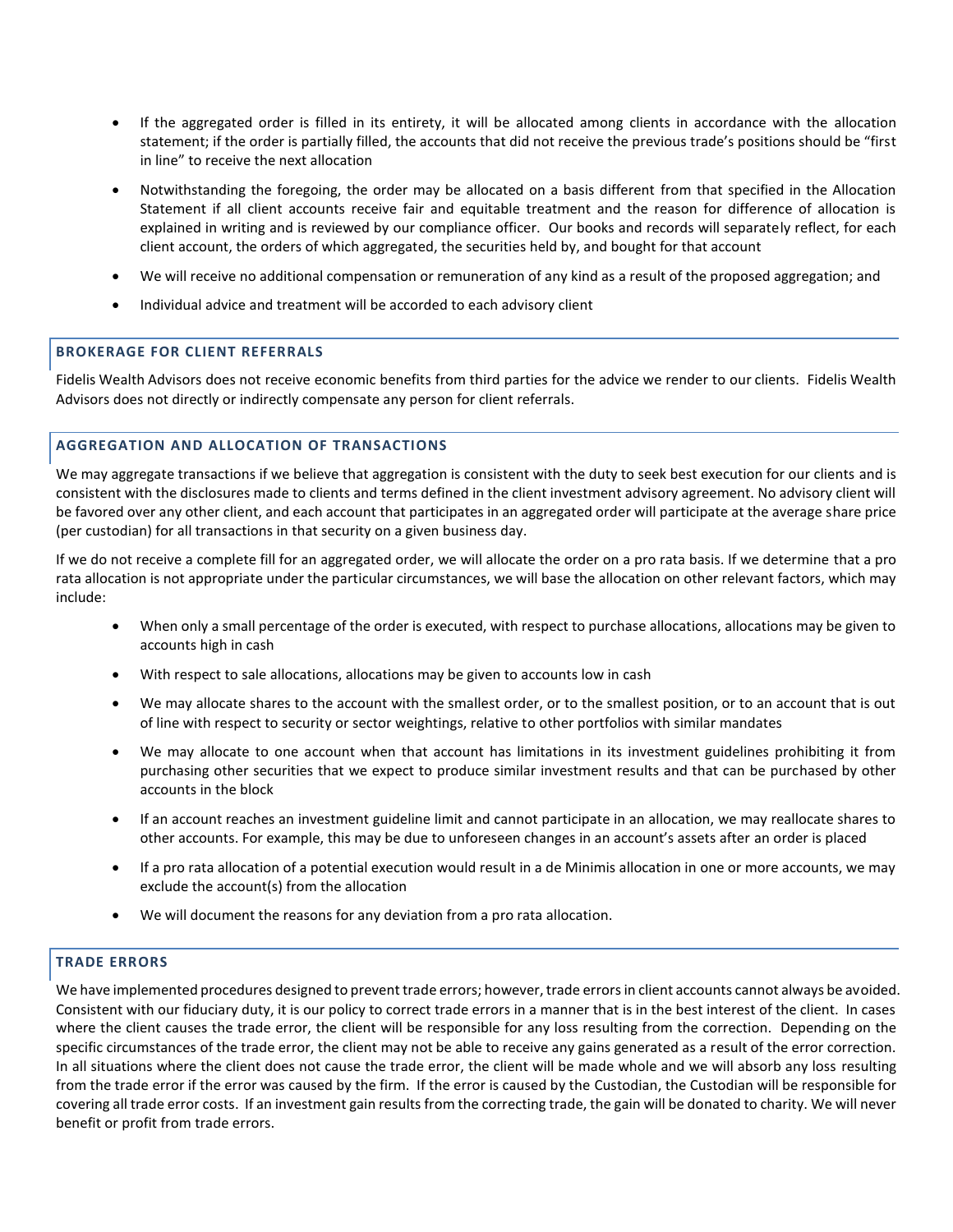## **DIRECTED BROKERAGE**

We do not routinely recommend, request, or require that you direct us to execute transaction through a specified broker dealer. Additionally, we typically do not permit you to direct brokerage. We place trades for your account subject to our duty to seek best execution and other fiduciary duties.

# <span id="page-20-0"></span>**ITEM 13 - REVIEW OF ACCOUNTS**

## **ACCOUNT REVIEWS AND REVIEWERS – INVESTMENT SUPERVISORY SERVICES**

Accounts are reviewed by Samuel Rey Tenney. The frequency of reviews is determined based on your investment objectives, but no less than annually.

Financial planning clients receive their financial plans and recommendations at the time the service is completed. Depending on the type of financial planning service requested, we may meet on a regular basis with you to discuss any potential changes to your financial plan.

More frequent reviews are triggered by a change in your investment objectives; tax considerations; large deposits or withdrawals; large sales or purchases; loss of confidence in corporate management; or, changes in economic climate.

## **STATEMENTS AND REPORTS**

All investment advisory clients receive reports as needed, but no less than annually. Investment advisory clients also receive standard account statements from the custodian of their accounts on at least a quarterly basis. We strongly urge you to compare our invoices and reports to custodian statements for accuracy. Where clients hold assets with an outside custodian, there may be an additional \$25.00 quarterly fee for Fidelis Wealth Advisors to access and include those assets on your performance reports. Fidelis Wealth Advisors will pass on to you any fee for this service. If charged to you, this additional fee will be listed on the Fee Schedule of the Investment Advisory Agreement.

Financial Planning only and Consulting clients (i.e. those who have no assets under management with us in our advisory program) will not receive regular reports from the firm.

# <span id="page-20-1"></span>**ITEM 14 – CLIENT REFERRALS AND OTHER COMPENSATION**

Fidelis Wealth Advisors does not receive economic benefits from third parties for the advice we render to our clients. Fidelis Wealth Advisors does not directly or indirectly compensate any person for client referrals.

From time to time, we may receive expense reimbursement or direct payment by the sponsor for travel and/or marketing expenses from distributors of investment and/or insurance products. Travel expense coverage is typically a result of attendance at due diligence and/or investment training events hosted by product sponsors. Marketing expense reimbursements or direct payments are typically the result of informal expense sharing arrangements in which product sponsors may underwrite costs incurred for marketing such as advertising, publishing and seminar expenses. Although receipt of these travel and marketing expenses are not predicated upon specific sales quotas, the product sponsor payments are typically made by those sponsors for whom sales have been made or it is anticipated sales will be made.

# <span id="page-20-2"></span>**ITEM 15 – CUSTODY**

Fidelis Wealth Advisors clients' accounts are held by a qualified custodian, as designated by the client in writing, and other than to withdraw advisory fees, Fidelis Wealth Advisors shall have no liability to the client for any loss or other harm to any property in the account. This includes harm to any property in the account resulting from the insolvency of the custodian or any unauthorized acts of the agents or employees of the custodian and whether or not the full amount or such loss is covered by the Securities Investor Protection Corporation ("SIPC") or any other insurance which may be carried by the custodian. The client understands that SIPC provides only limited protection for the loss of property held by a broker‐dealer.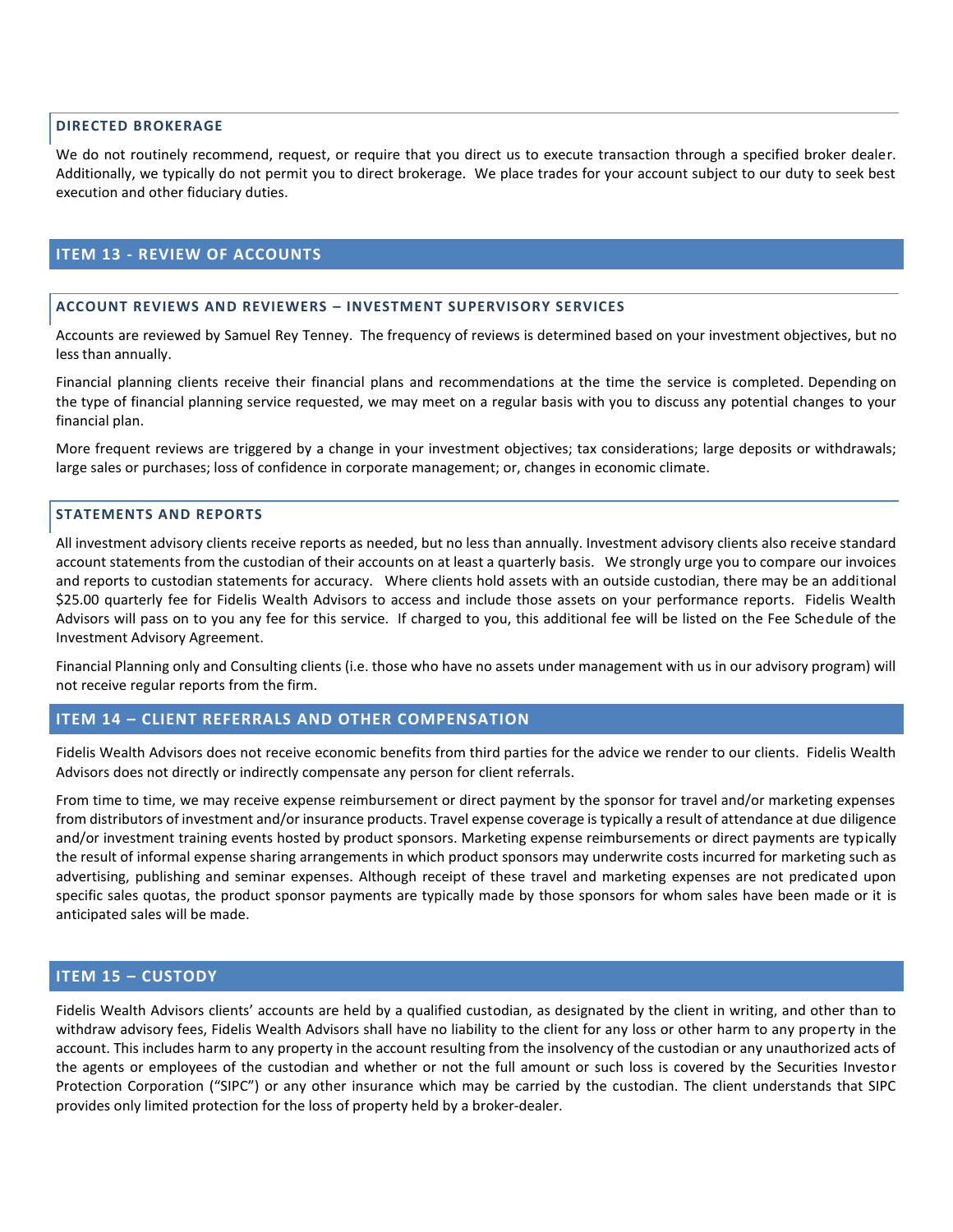As a fiduciary, Fidelis Wealth Advisors will always act in the client's best interests and in doing so, the above does not limit or modify that duty to our clients. Custodial statements will include fees charged by Fidelis Wealth Advisors. Please see *Item 5* regarding direct deduction of our fees from your account. We strongly urge you to compare our invoices to Custodian statements for accuracy.

# <span id="page-21-0"></span>**ITEM 16 – INVESTMENT DISCRETION**

Fidelis Wealth Advisors asks our clients to give us discretionary authority to execute transactions without our client's prior approval. These transactions may include the purchase and selling of securities, arranging for payments or generally acting on behalf of our clients in most matters necessary to the handling of the account. This includes the buying or selling of securities, the rebalancing and selection of portfolios, the selection of portfolio managers or subadvisors or the disbursement of funds to the client as requested or arranged. Discretionary authority is granted once an election is made on the Investment Advisory Agreement and the agreement is signed by the client. In cases where we are not given discretion, we must receive permission from the client to make any trades on a non-discretionary basis.

You may make requests or make suggestions regarding the investments made in your portfolio. Restrictions on trading which, in our opinion, are not in your best interest cannot be honored and if forced may result in the termination of our agreement.

Retirement Plans (ERISA) Depending on the type of plan and how it is arranged, Fidelis Wealth Advisors may or may not have discretionary control of retirement plans' assets or their accounts and it is clearly set forth in the plan agreement.

# <span id="page-21-1"></span>**ITEM 17 – VOTING YOUR SECURITIES**

The clients of Fidelis Wealth Advisors retain the authority to proxy vote. You should ensure that proxy ballots are mailed directly to you by selecting this option on your custodial application forms. You are welcome to delegate said proxy voting authority to a third‐ party representative (non‐advisory personnel) by filing the appropriate custodial form. Fidelis Wealth Advisors will not accept authority to vote client proxies. This policy is set forth in Fidelis Wealth Advisors' standard advisory agreements.

Should Fidelis Wealth Advisors inadvertently receive proxy information for a security held in clients' accounts, it would immediately forward such information on to clients, but will not take any further action with respect to the voting of such proxy. Upon termination of the advisory relationship, Fidelis Wealth Advisors will make a good faith and reasonable attempt to forward proxy information inadvertently received on behalf of clients to the forwarding address provided by clients. Clients may contact Fidelis Wealth Advisors for advice or information about a particular proxy vote; however, Fidelis Wealth Advisors shall not be deemed to have proxy voting authority solely as a result of providing such advice to clients.

# <span id="page-21-2"></span>**ITEM 18 – FINANCIAL INFORMATION**

We do not require or solicit prepayment of more than \$1200 in fees per client, six months or more in advance. Therefore, we are not required to include a balance sheet for our most recent fiscal year. Finally, we have not been the subject of a bankruptcy petition at any time.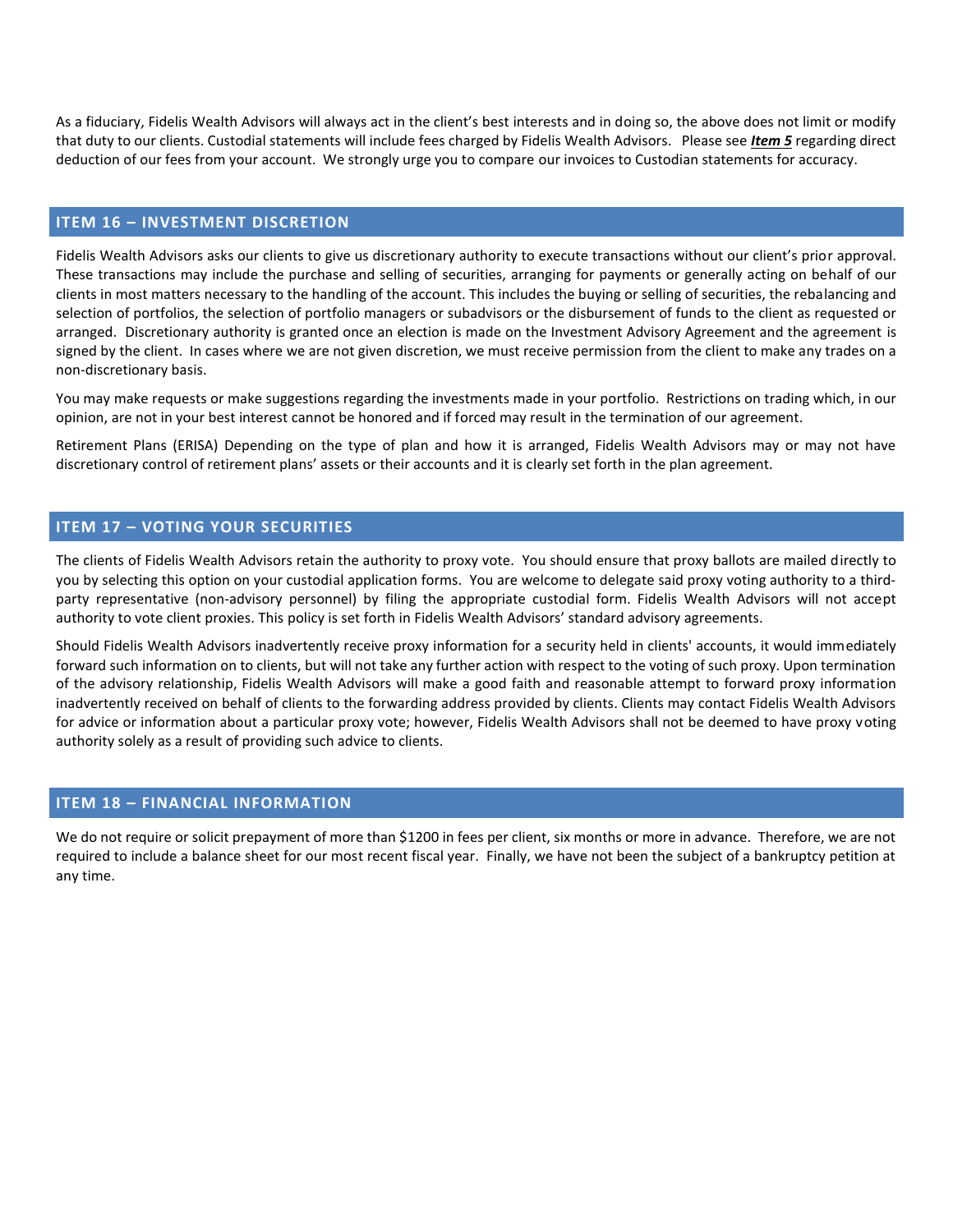**PART 2B - TENNEY**



# **SAMUEL REY TENNEY, CFP®, AIF® PART 2 B**

**January 18, 2022**

SAMUEL REY TENNEY INDIVIDUAL CRD# 4232443

FIDELIS WEALTH ADVISORS, LLC DBA FIDELIS WEALTH ADVISORS 20 N WILCOX STREET, SUITE 106 CASTLE ROCK, CO 80104 SAM@FIDELIS‐WEALTH.COM (303) 800‐4683

This brochure provides supplemental information about Samuel Rey Tenney. This supplements the Fidelis Wealth Advisors ADV Part 2A brochure, which should have also been provided to you. Please contact us at (303) 800‐4683 or by email at sam@fidelis‐wealth.com if you have any questions or wish to request a copy of the ADV Part 2A brochure.

Additional information about the Fidelis Wealth Advisors is also available at the SEC's website [www.adviserinfo.sec.gov](http://www.adviserinfo.sec.gov/) (select "investment adviser firm" and type in our firm name or CRD# 292551. Results will provide you both Part 1 and 2 of our Form ADV.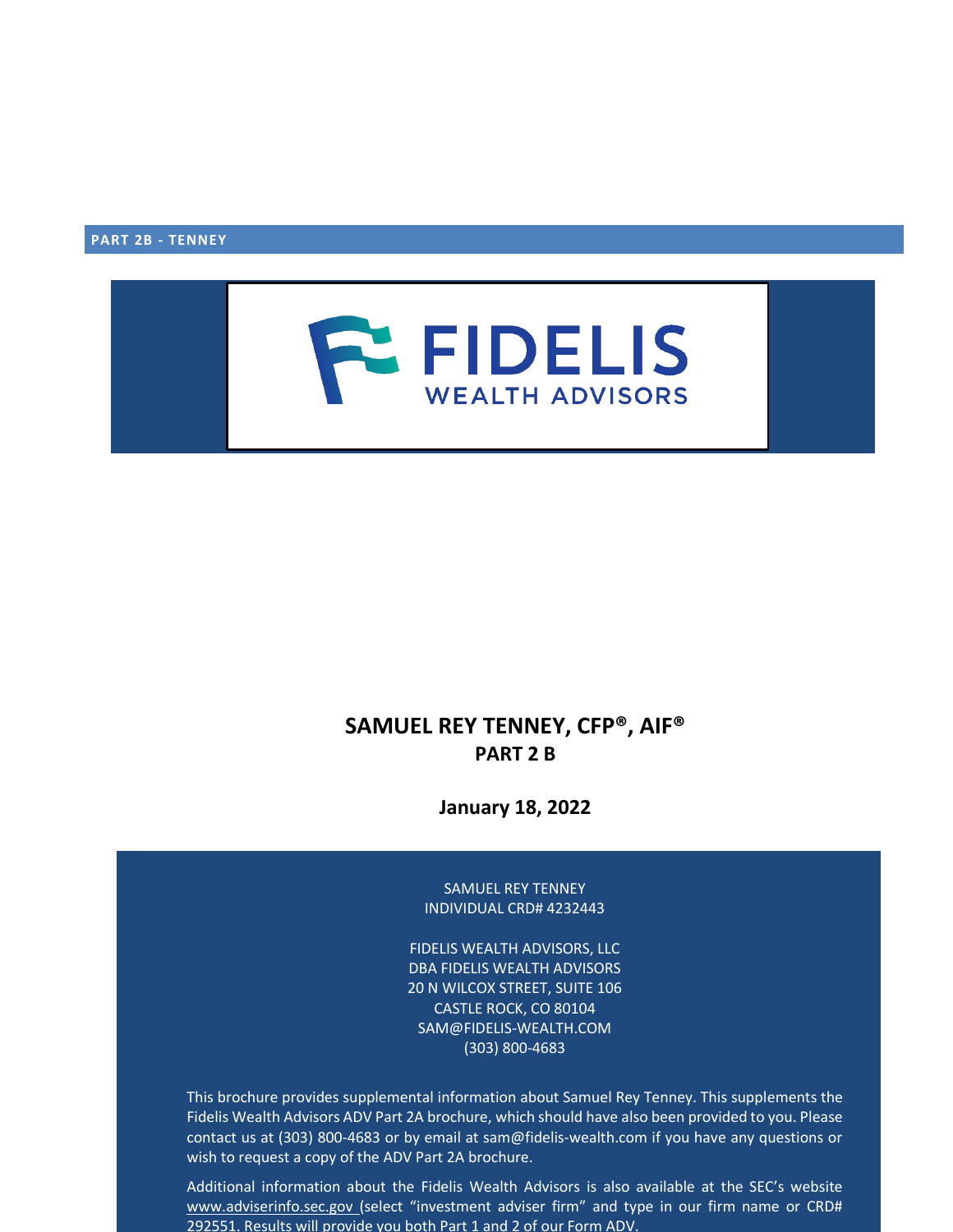## **ITEM 2 - EDUCATIONAL BACKGROUND AND BUSINESS EXPERIENCE**

## **SAMUEL REY TENNEY, CFP®, AIF®**

Year Born: 1975

## **EDUCATIONAL BACKGROUND:**

Bachelor of Science, Finance – University of Phoenix (2011)

#### **BUSINESS BACKGROUND:**

03/2018 – Present: Managing Member/CCO, Fidelis Wealth Advisors, LLC

08/2017 – 07/2021: Registered Representative, Purshe Kaplan Sterling Investments

07/2017 – 08/2018: Investment Advisor Representative, NWAM, LLC dba Northwest Asset Management

04/2002 - 07/2017: Investment Advisor Representative, Gallacher Capital Management, LLC

09/2009 – 06/2016: Registered Representative, LPL Financial, LLC

03/2002 – 09/2009: Registered Representative, Mutual Service Corporation

#### **PROFESSIONAL DESIGNATIONS:**

CERTIFIED FINANCIAL PLANNER™ (CFP®)

Accredited Investment Fiduciary® (AIF®)

## **EXPLANATION OF DESIGNATIONS:**

CFP® : (CERTIFIED FINANCIAL PLANNER™)

The CERTIFIED FINANCIAL PLANNER™, CFP® and federally registered professional certification marks (collectively, the "CFP® marks") granted by the United States by Certified Financial Planner Board of Standards, Inc. ("CFP® Board").

The CFP® certification is a voluntary certification; no federal or state law or regulation requires financial planners to hold a CFP® certification.

To attain the right to use the CFP<sup>®</sup> designation, an individual must satisfactorily fulfill the following requirements:

- Education Complete an advanced college‐level course of study addressing the financial planning subject areas that CFP Board's studies have determined as necessary for the competent and professional delivery of financial planning services, and as of January 2007, attain a Bachelor's Degree from a regionally accredited United States college or university (or its equivalent from a foreign university). CFP Board's financial planning subject areas include insurance planning and risk management, employee benefits planning, investment planning, income tax planning, retirement planning, and estate planning;
- Examination Pass the comprehensive CFP® Certification Examination. The examination includes case studies and Client scenarios designed to test one's ability to correctly diagnose financial planning issues and apply one's knowledge of financial planning to real world circumstances;
- Experience Complete at least three years of full-time financial planning-related experience (or the equivalent, measured as 2,000 hours per year); and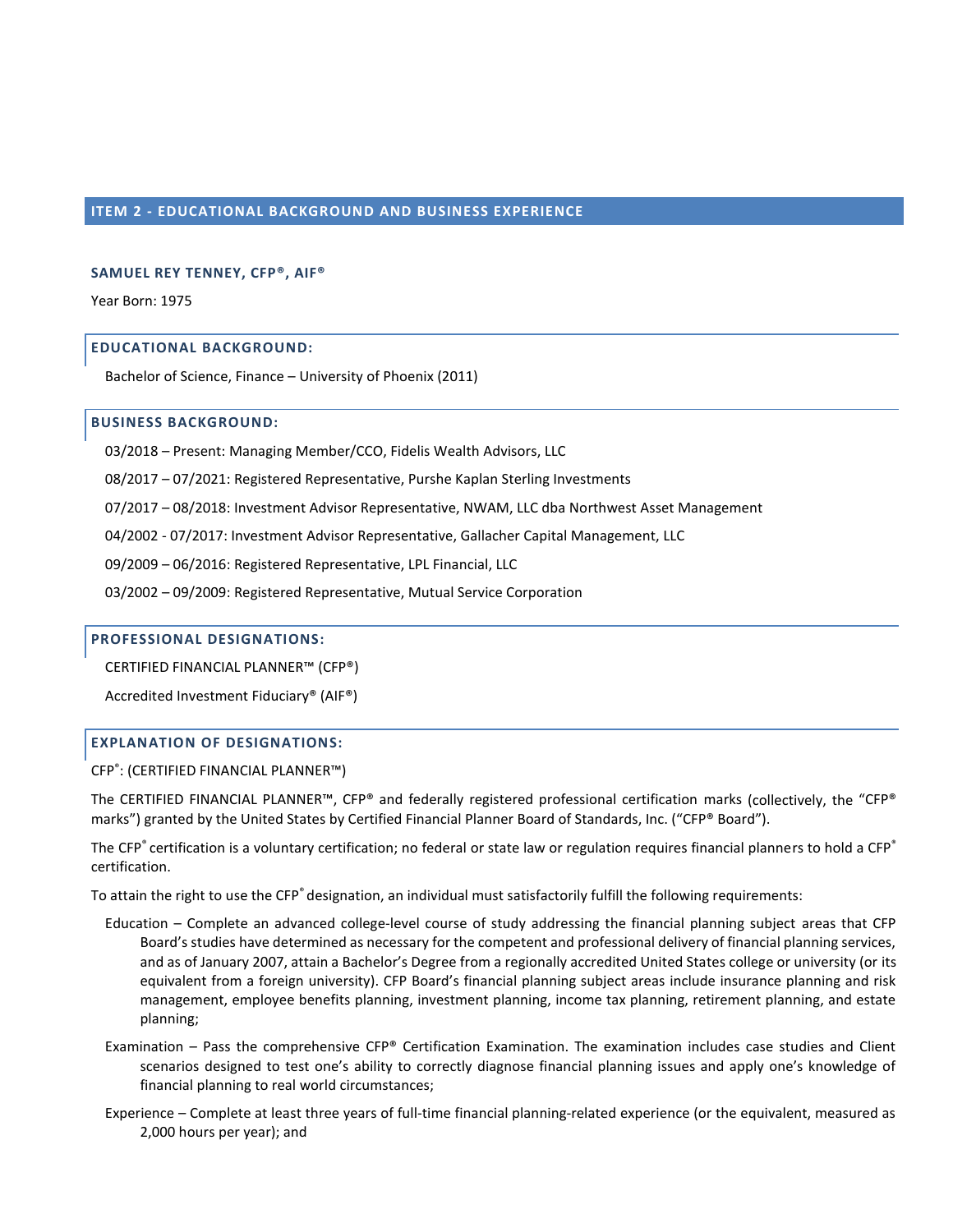Ethics – Agree to be bound by CFP Board's Standards of Professional Conduct, a set of documents outlining the ethical and practice standards for CFP® professionals.

Individuals who become certified must complete ongoing education and ethics requirements in order to maintain the right to continue to use the CFP® marks

This requires 30 hours of continuing education hours every two years, including two hours on the *Code of Ethics* and other parts of the Standards of Professional Conduct, to maintain competence and keep up with developments in the financial planning field; and renewal of an agreement to be bound by the *Standards of Professional Conduct*. The Standards prominently require that CFP® professionals provide financial planning services at a fiduciary standard of care. This means CFP® professionals must provide financial planning services in the best interests of their Clients.

CFP® professionals who fail to comply with the above standards and requirements may be subject to CFP Board's enforcement process, which could result in suspension or permanent revocation of their CFP® certification.

## **AIF®: (ACCREDITED INVESTMENT FIDUCIARY®)**

The AIF Designation certifies that the recipient has specialized knowledge of fiduciary standards of care and their application to the investment management process. To receive the AIF Designation, the individual must meet prerequisite criteria based on a combination of education, relevant industry experience, and/or ongoing professional development, complete a training program, successfully pass a comprehensive, closed‐book final examination under the supervision of a proctor and agree to abide by the Code of Ethics and Conduct Standards. To maintain the AIF Designation, the individual must annually attest to the Code of Ethics and Conduct Standards, and accrue and report a minimum of six hours of continuing education annually. The Designation is administered by the Center for Fiduciary Studies, the standards‐setting body of fi360.

## **ITEM 3 - DISCIPLINARY INFORMATION**

Samuel Rey Tenney has no legal or disciplinary events that are material to you or a prospective client's evaluation of this advisory business.

## **ITEM 4 - OTHER BUSINESS ACTIVITIES**

The principal business of Samuel Tenney is that of an investment advisor representative and provider of financial planning services. Mr. Tenney is also an insurance agent. Insurance agents may also be paid based on these services they provide. In cases where Mr. Tenney has a conflict of interest when providing insurance services. Mr. Tenney has an incentive to recommend insurance based on the compensation he receives rather than based on your best interest. You have the right to decide whether to purchase insurance and use Mr. Tenney in his role as an insurance agent or whether to use an outside agency. As a fiduciary, Mr. Tenney will only make a recommendation to purchase insurance when it is in the client's best interest.

Mr. Tenney is the managing member of Tenney Capital Management. This entity is for accounting and administrative use only, and is not investment related.

Mr. Tenney is managing member for Fidelis Properties, LLC. This entity is used for personal real estate holdings. This activity is non-investment related in which Mr. Tenney spends less than 1% of his time each month.

## **ITEM 5 - ADDITIONAL COMPENSATION**

Other than work with Fidelis Wealth Advisors and any disclosures made in Other Business Activities, Samuel Rey Tenney receives no additional compensation related to outside business activities.

# **ITEM 6 - SUPERVISION**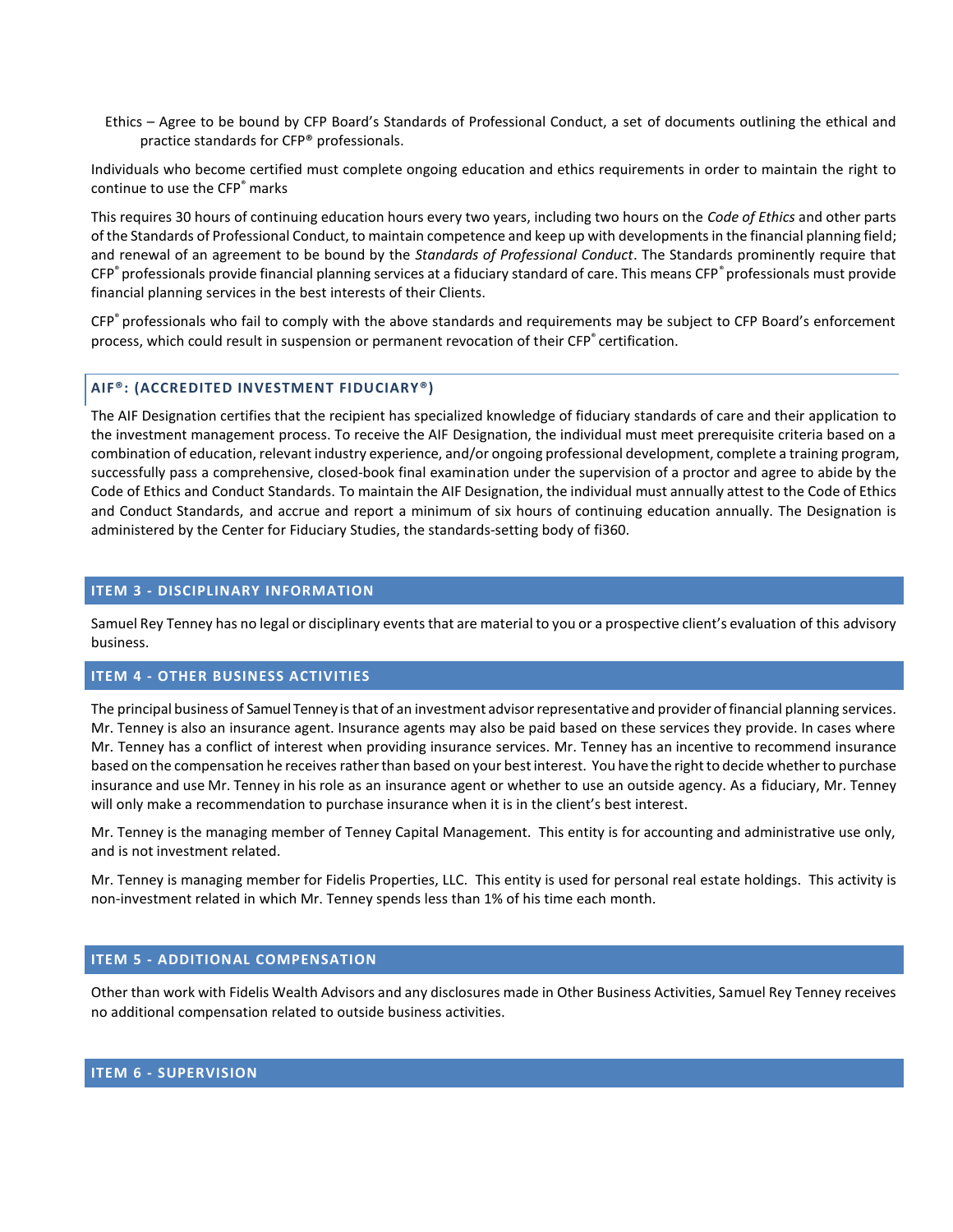Samuel Rey Tenney is the Chief Compliance Officer of Fidelis Wealth Advisors and is the supervising member of the firm. Samuel Rey Tenney remains aware of and keeps in compliance with the current rules and regulations put forth by each ruling regulatory authority where we conduct our business. Mr. Tenney will adhere to the Firm's Policies and Procedures.

Samuel Rey Tenney is located at 20 N Wilcox Street, Suite 106, Castle Rock, CO 80104 and can be reached by calling (303) 800‐ 4683.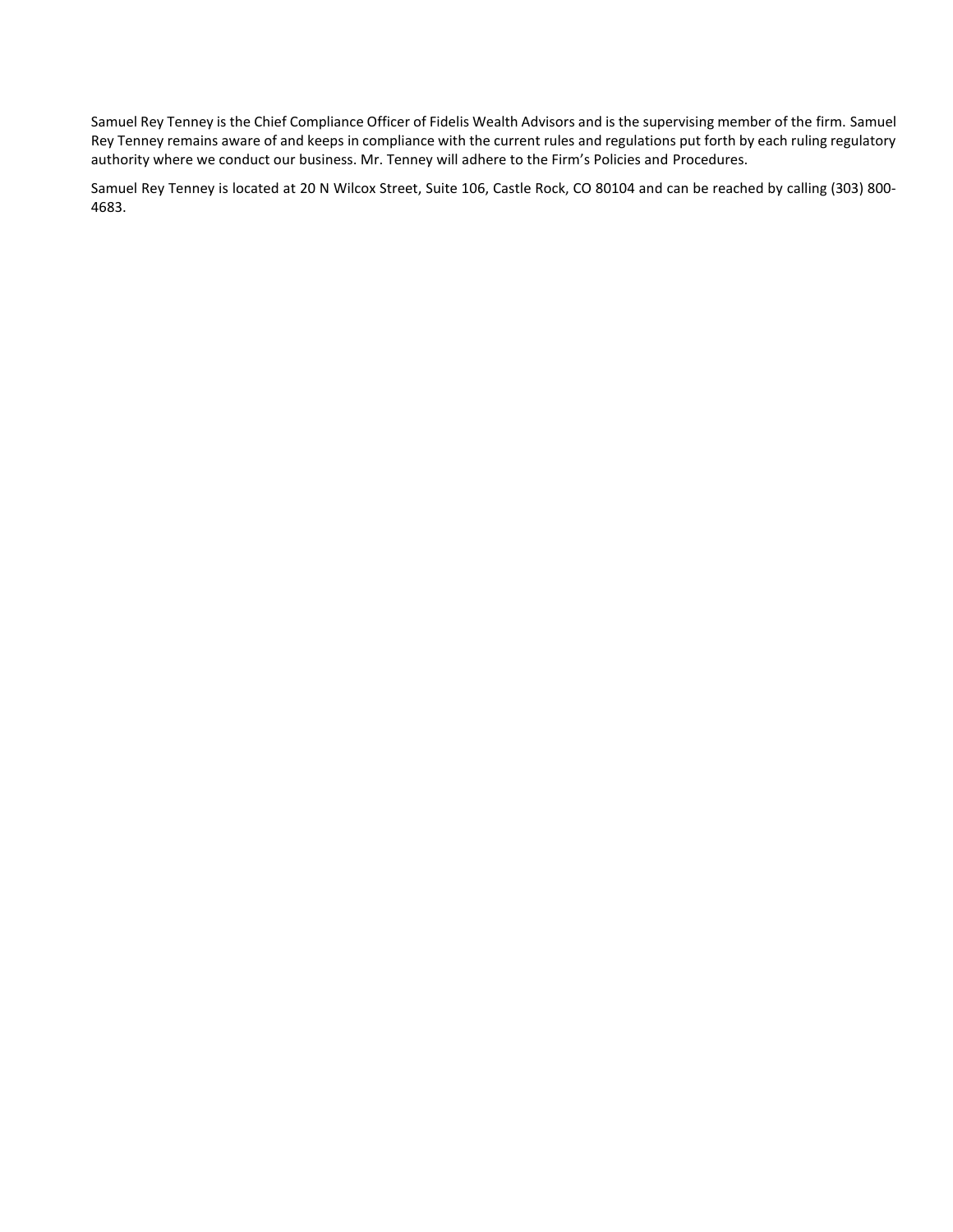

**LORIE JONES, MBA, CFP® Part 2B**

**January 18, 2022**

LORIE JONES, MBA, CFP® INDIVIDUAL CRD# 6496668

FIDELIS WEALTH ADVISORS, LLC DBA FIDELIS WEALTH ADVISORS 20 N WILCOX STREET, SUITE 106 CASTLE ROCK, CO 80104 LORIE@FIDELIS‐WEALTH.COM (303)800‐4683

This brochure provides supplemental information about Lorie Jones. This supplements the Fidelis Wealth Advisors, LLC dba Fidelis Wealth Advisors ADV Part 2A brochure, which should have also been provided to you. Please contact us at (303) 800-4683 or by email sam@fideliswealth.com if you need the brochure or if you have any questions.

Additional information about Fidelis Wealth Advisors is also available at the SEC's website [www.adviserinfo.sec.gov](http://www.adviserinfo.sec.gov/) (select "investment adviser firm" and type in our firm name or our CRD # 292551. Results will provide you both Part 1 and 2 of our Form ADV.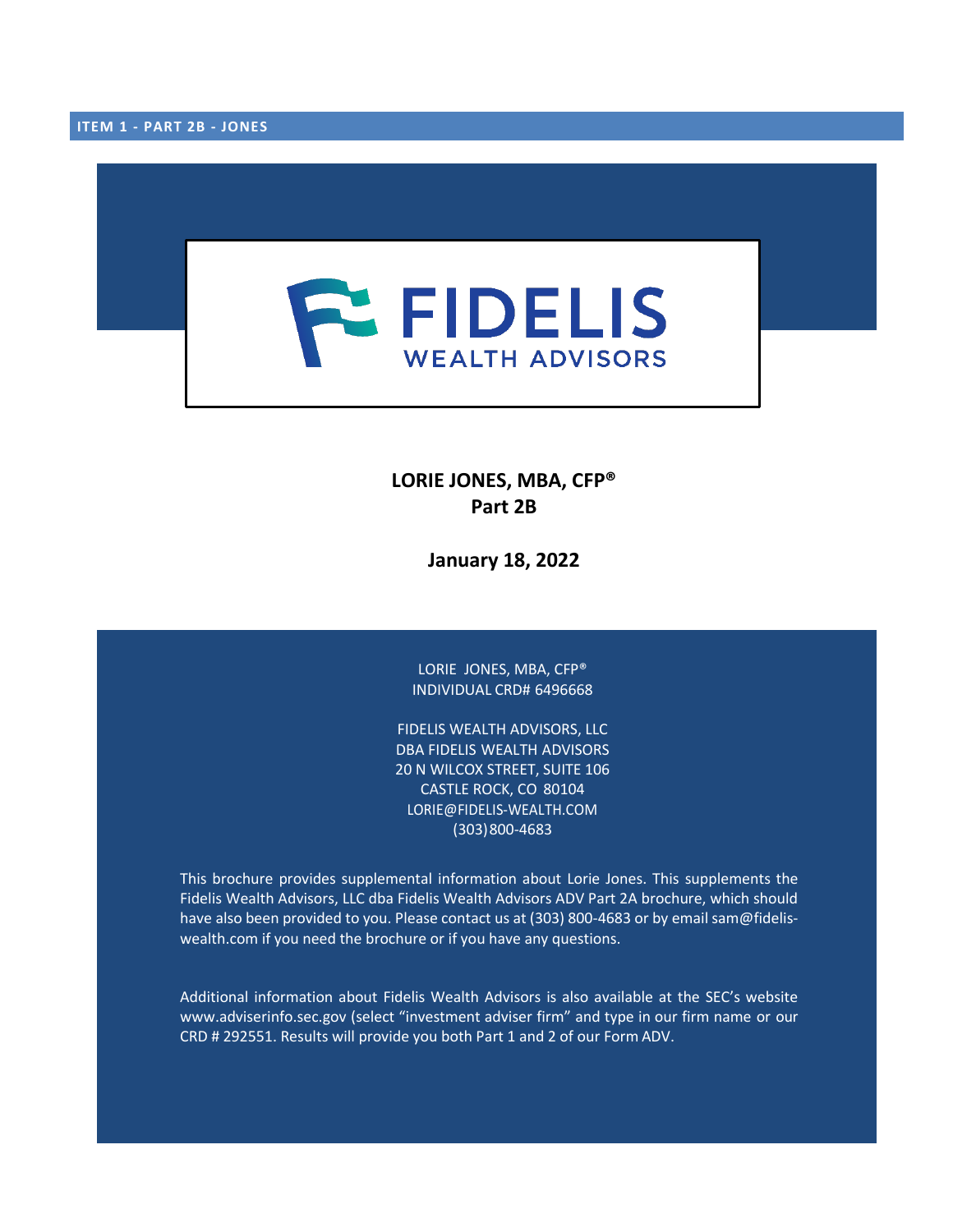#### **LORIE JONES, MBA, CFP®**

Year Born: 1974

#### **EDUCATIONAL BACKGROUND:**

B.S., History, University of Wyoming (1998)

MBA, Business Administration, Colorado State University (2017)

#### **BUSINESS BACKGROUND:**

05/2018 – Present: Chief Operations Officer/ Investment Advisor Representative, Fidelis Wealth Advisors

01/2020 – Present: Single member, Teutates Financial, LLC

08/2018 – Present: Registered Representative, Purshe Kaplan Sterling Investments

07/2017 – 08/2018: Administrative Support, Investment Advisor Representative, NWAM, LLC dba Northwest Asset Management

08/2016 – 08/2017: Plan Services Account Manager, GWFS Equities, Inc.

07/2016 – 08/2016: Registered Rep, Purshe Kaplan Sterling Investments

07/2013 – 08/2016: Administration, Gallacher Capital Management

05/2015 – 06/2016: Administration, LPL Financial, LLC

07/2012 – 07/2013: Supervisor, Alpine Access/Sykes

## **PROFESSIONAL DESIGNATIONS:**

CERTIFIED FINANCIAL PLANNER™ (CFP®)

# **EXPLANATION OF DESIGNATIONS:**

CFP® : (CERTIFIED FINANCIAL PLANNER™)

The CERTIFIED FINANCIAL PLANNER™, CFP® and federally registered professional certification marks (collectively, the "CFP® marks") granted by the United States by Certified Financial Planner Board of Standards, Inc. ("CFP® Board").

The CFP<sup>®</sup> certification is a voluntary certification; no federal or state law or regulation requires financial planners to hold a CFP<sup>®</sup> certification.

To attain the right to use the CFP® designation, an individual must satisfactorily fulfill the following requirements:

- Education Complete an advanced college‐level course of study addressing the financial planning subject areas that CFP Board's studies have determined as necessary for the competent and professional delivery of financial planning services, and as of January 2007, attain a Bachelor's Degree from a regionally accredited United States college or university (or its equivalent from a foreign university). CFP Board's financial planning subject areas include insurance planning and risk management, employee benefits planning, investment planning, income tax planning, retirement planning, and estate planning;
- Examination Pass the comprehensive CFP® Certification Examination. The examination includes case studies and Client scenarios designed to test one's ability to correctly diagnose financial planning issues and apply one's knowledge of financial planning to real world circumstances;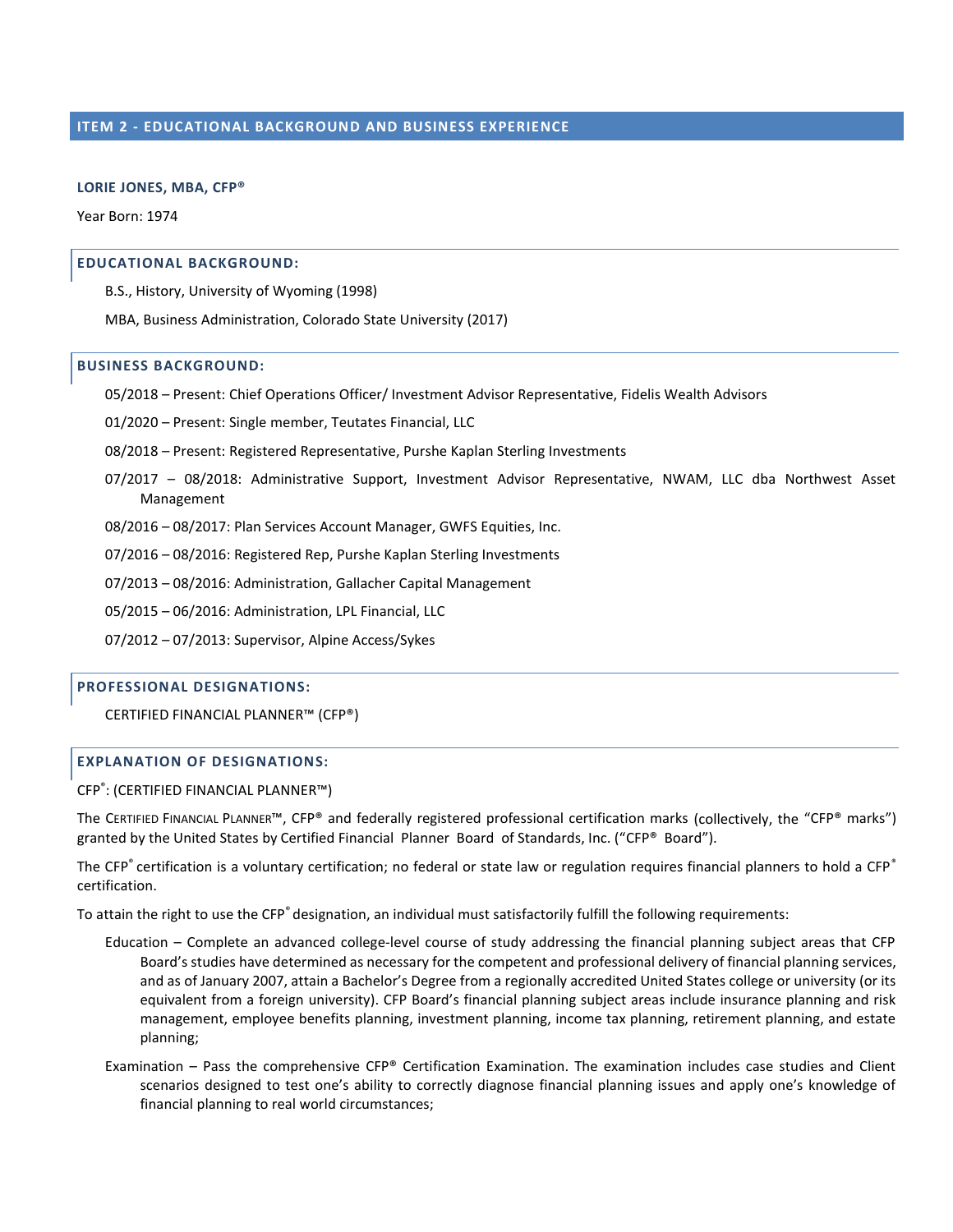- Experience Complete at least three years of full‐time financial planning‐related experience (or the equivalent, measured as 2,000 hours per year); and
- Ethics Agree to be bound by CFP Board's Standards of Professional Conduct, a set of documents outlining the ethical and practice standards for CFP® professionals.

Individuals who become certified must complete ongoing education and ethics requirements in order to maintain the right to continue to use the CFP® marks.

This requires 30 hours of continuing education hours every two years, including two hours on the *Code of Ethics* and other parts of the Standards of Professional Conduct, to maintain competence and keep up with developments in the financial planning field; and renewal of an agreement to be bound by the *Standards of Professional Conduct*. The Standards prominently require that CFP® professionals provide financial planning services at a fiduciary standard of care. This means CFP® professionals must provide financial planning services in the best interests of their Clients.

CFP® professionals who fail to comply with the above standards and requirements may be subject to CFP Board's enforcement process, which could result in suspension or permanent revocation of their CFP® certification.

## **ITEM 3 ‐ DISCIPLINARY INFORMATION**

Lorie Jones has no legal or disciplinary events that are material to you or a prospective client's evaluation of this advisory business.

## **ITEM 4 ‐ OTHER BUSINESS ACTIVITIES**

The principal business of Lorie Jones is that of an investment advisor representative and provider of financial planning services. Ms. Jones is also an insurance agent. Insurance agents may also be paid based on these services they provide. In cases where Ms. Jones has a conflict of interest when providing insurance services. Ms. Jones has an incentive to recommend insurance based on the compensation she receives rather than based on your best interest. You have the right to decide whether to purchase insurance and use Ms. Jones in her role as an insurance agent or whether to use an outside agency. As a fiduciary, Ms. Jones will only make a recommendation to purchase insurance when it is in the client's best interest.

In addition, Ms. Jones is a registered representative of Purshe Kaplan Sterling Investments (PKS), a FINRA member broker‐dealer. Ms. Jones may be paid for broker services performed for clients as a registered representative of PKS, which creates a conflict of interest. Ms. Jones has an incentive to recommend brokerage services based on the compensation she receives rather than on your best interest. You have the right to decide whether to execute transactions through Ms. Jones or choose an outside broker‐ dealer. As a fiduciary, Ms. Jones will only make a recommendation to use a broker-dealer when it is in the client's best interest.

Lorie Jones is the managing member for Teutates Financial, LLC. an entity used for bookkeeping purposes for her ownership stake with Fidelis Wealth Advisors. She spends less than 1% of her time on this activity.

## **ITEM 5 ‐ ADDITIONAL COMPENSATION**

Other than work with Fidelis Wealth Advisors and any disclosures made in Items 2 and 4 above, Lorie Jones receives no additional compensation related to outside business activities.

#### **ITEM 6 ‐ SUPERVISION**

Lorie Jones is supervised through a compliance program designed to prevent and detect violations of the federal and state securities laws. Supervision is conducted by the Chief Compliance Officer, Samuel Rey Tenney, who is responsible for administering the policies and procedures. Samuel Rey Tenney reviews those policies and procedures annually for their adequacy and the effectiveness of their implementation. All policies and procedures of the firm are followed. Samuel Rey Tenney can be reached at (303) 800‐4683.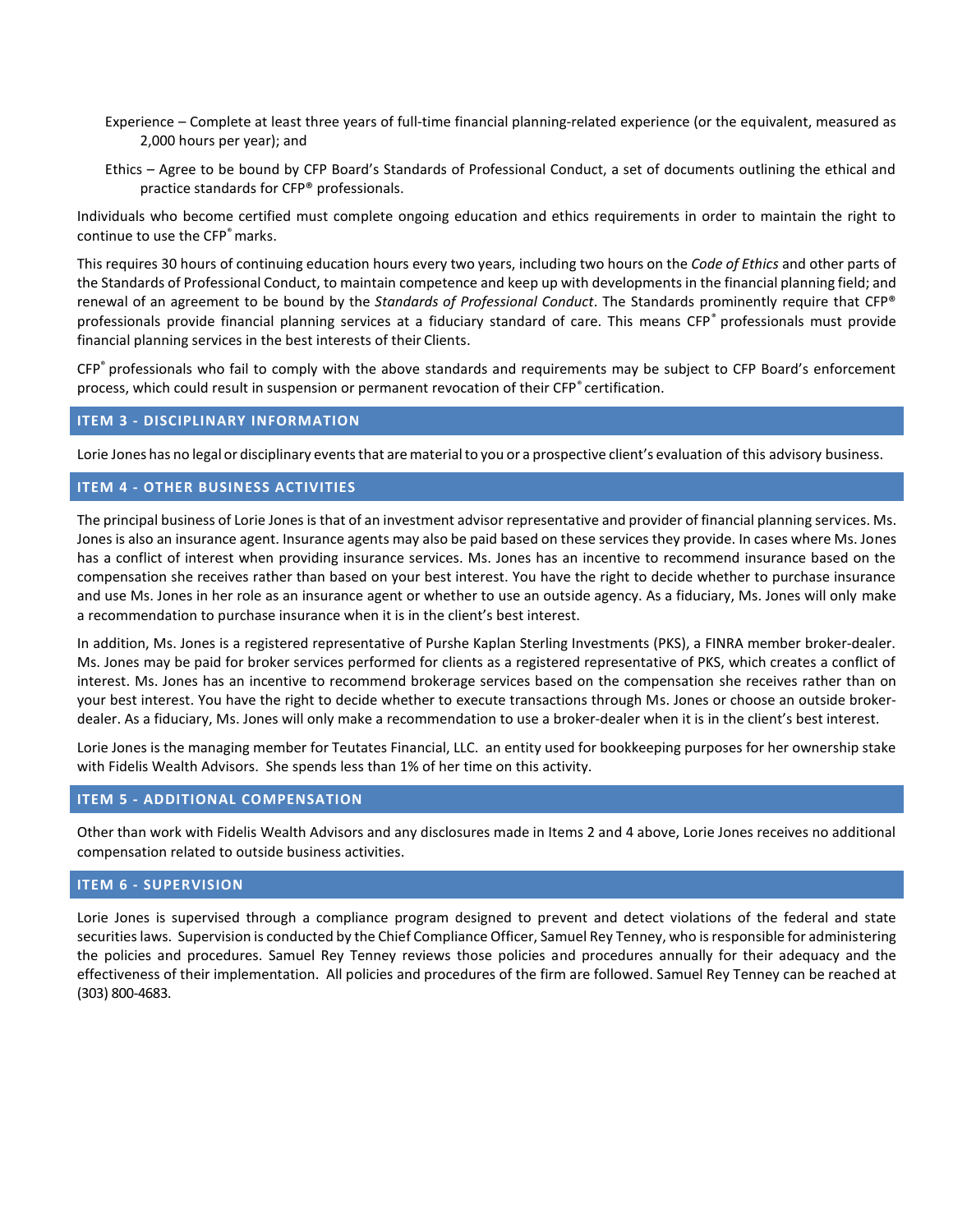

# **JEFF BOYD BULLOCK PART 2B**

**January 18, 2022**

JEFFREY BOYD BULLOCK INDIVIDUAL CRD# 5950056

FIDELIS WEALTH ADVISORS, LLC DBA FIDELIS WEALTH ADVISORS 20 N WILCOX STREET, SUITE 106 CASTLE ROCK, CO 80104 Jeff@FIDELIS‐WEALTH.COM (303) 800‐4683

This brochure provides supplemental information about Jeffrey Boyd Bullock. This supplements the Fidelis Wealth Advisors ADV Part 2A brochure, which should have also been provided to you. Please contact us at (303) 800‐4683 or by email at sam@fidelis‐wealth.com if you have any questions or wish to request a copy of the ADV Part 2A brochure.

Additional information about the Fidelis Wealth Advisors is also available at the SEC's website [www.adviserinfo.sec.gov](http://www.adviserinfo.sec.gov/) (select "investment adviser firm" and type in our firm name or CRD# 292551. Results will provide you both Part 1 and 2 of our Form ADV.